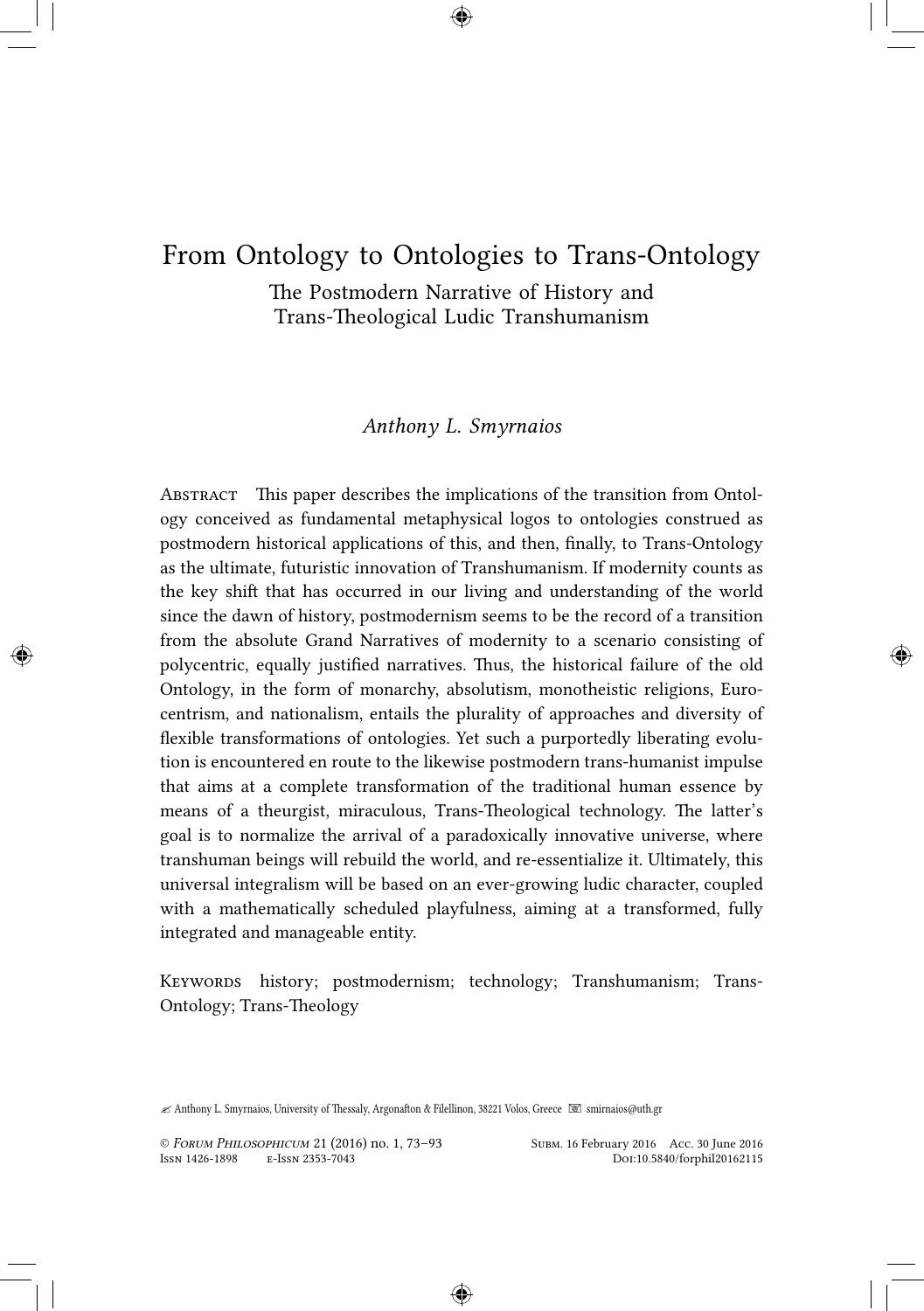#### **INTRODUCTION**

In this paper I shall attempt to delineate a rather intuitive and personal philosophical and psychodynamic circle in respect of the historical process: one which may mark the ontological course of our postmodern historical times. It is part of an ongoing project, and the goal is not to find proper and persuasive ways to surpass the opposition between Ontology and History, but to offer preliminary insight into the historical and ontological evolution from Ontology to ontologies and, eventually, to Trans-Ontology, as the ultimate, postmodern, and rather eschatological, reality. This historical process, in which modernity and postmodernity mingle their boundaries, desires, means, and scopes, seems to result in a curious kind of Trans-Theology, where really miraculous, theurgist endeavors and products are displayed in front of us with an extraordinary dynamism. This Trans-Theology has no God and no Father any more, but incessantly makes magnificent God-like actions, aiming at eventually transforming not only the world, but also human nature itself, into something still unknown in its entirety yet extremely desirable inasmuch as it imagines itself filling the gap between the old and the new theodicies. Such an attempt links Trans-Theology to Transhumanism—the one falling, so to speak, into the other's arms. They are engaged in a joint project and have mutual targets: the rectification of the Creation through technological innovations—the amendment of the incomplete and imperfect work of God by extremely highly educated and magnificently ingenious humans who have already found a way to succeed in such a risky mission.

I shall attempt here to pave the way for this unfolding historical process, and to trace the various stages of the construction of a new hyper-reality—one compatible with the individualistically, ludically, and narcissistically oriented character of postmodern society. The main norm within that process of evolution seems to be the loss of the Father—given that the era of modernity is that universal *principium* which, according to Lacan, is to be identified in the form of the Name-of-the-Father with the great Other of the symbolic order, and with the latter's function of prohibition.<sup>1</sup> Modernism should be considered the decisive shift in our living and our understanding of the world²—one actually unparalleled in any earlier period of human history—brought about by its instituting

1. Jacques Lacan, *Écrits: A Selection*, trans. Alan Sheridan (New York: Norton, 1977), 67.

2. Berman described "modernism as any attempt by modern men and women to become subjects as well as objects of modernization, to get a grip on the modern world and make themselves at home in it." Marshall Berman, *All That Is Solid Melts into Air: The Experience of Modernity* (New York: Penguin Books, 1988), 5.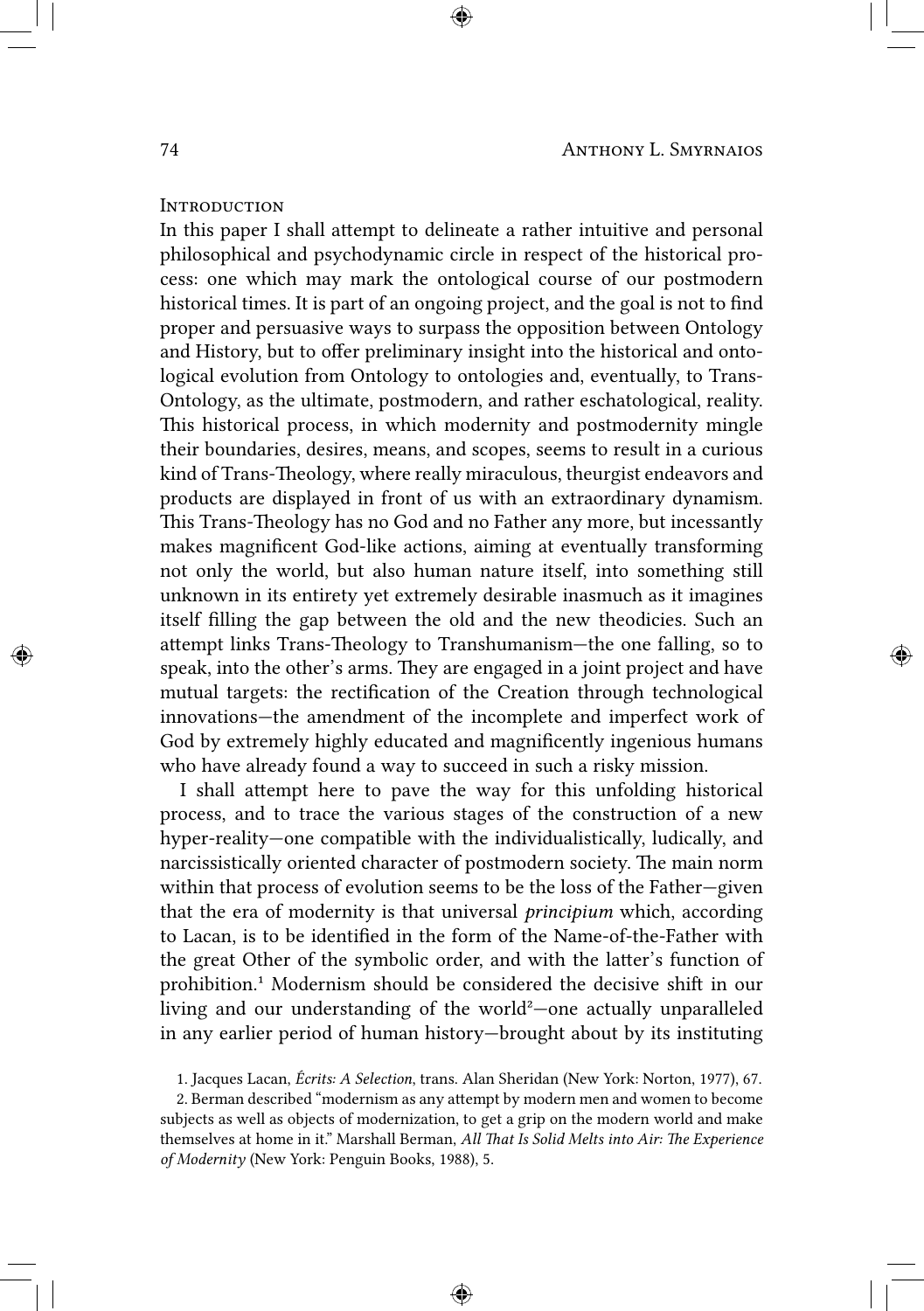of a rigorous and coherent Grand Narrative concerning its existence, in which the rejection of religious and socio-political traditions, faith in progress, industrialization, individualism, and rationalization are included among its most distinctive features. In contrast, postmodernism seems to construct a palimpsest-like record of a continuous transition from the scenario consisting of the absolute */* absolutist metanarratives of modernity, as Lyotard acutely described them,<sup>3</sup> to that of a plurality of polycentric, multifaceted, and equally justified or self-legitimating narratives. It could also be described as an evolution from the Essence, which is considered totalitarian and, significantly, no longer workable, to multiple, liberating essences accompanied by structures of expression having the form of a fragmented "bricolage."

## The Two Phases of Postmodernism

Looking closely at this advancement, we may discern two, not separate, but rather blended, phases in the course of postmodernism: that of de*construction* and that of a new, homogenizing re-*construction*.

The first phase has set itself the explicit goal of deconstructing Ontology. Ontology is a branch of Metaphysics concerned with the nature of being, the general state of reality. As such, although Ontology derives from an ancient, polytheistic era, we suggest conceiving of it—at least within the specific domain of monotheistic religions—as the logos of the Father: that universal, authoritative, and singular *principium* which has entirely formed our Western way of thinking and living—certainly along with, and as a result of, its rejection. God the Father is the entity / person who holds the universe firm, and consequently maintains human societies in a stable, eternal, stern / affectionate and, moreover, workable condition.

However, postmodernity has no Father, has refused his authority and, moreover, seeks to kill him and even destroy his remnants. It experiences, therefore, the absence of the Father, and pretends to have lost the real or supposed Father's hunger, too. The refusal of the Father is related to the deconstruction of Truth and the demolition of Ontology: that is, the eradication of singularity. In the first phase of postmodernism, therefore, we may observe a gradual transition from traditional, as well as modern, authoritative Ontology to postmodern, liberating and purportedly emancipatory, ontologies. It can be seen in the releasing of the contents and

<sup>3.</sup> Jean-François Lyotard, *The Postmodern Condition: A Report on Knowledge*, trans. Geoff Bennington and Brian Massumi (Minneapolis: University of Minnesota Press), 1984.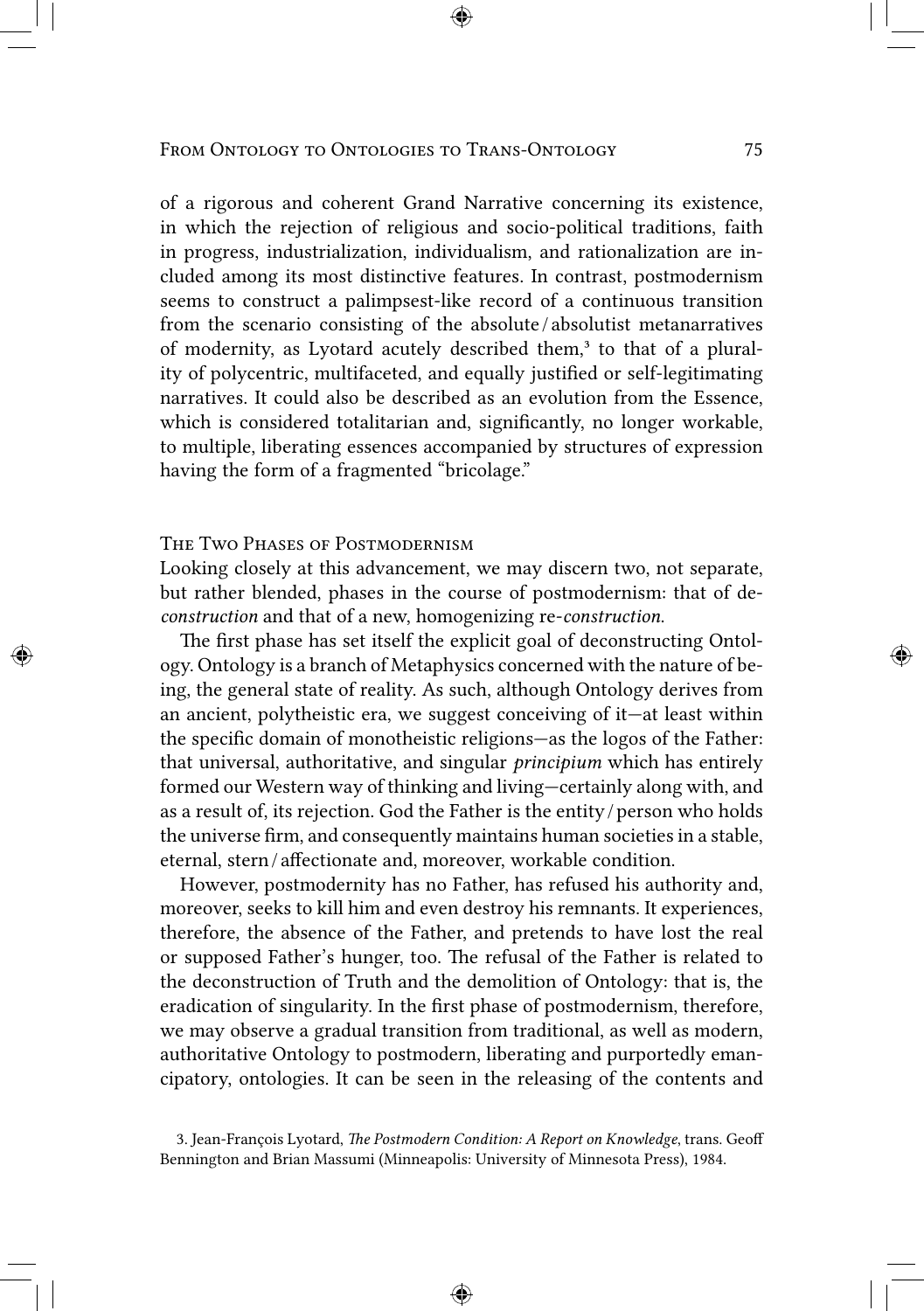the yielding up of the secrets of the old Father, the old King, and the old God in the given form of monotheistic religions. Deconstructive readings and plausible narratives currently abound, and this is the very process of demythologization and demystification that, at first, fits perfectly with the postmodern condition.

What is most obvious about postmodernity is that we are actually witnessing an empire of multiplicity. The singular is liberatingly dissolved into the plural. Thus, intelligence is multiple, identity, reality, sexuality, science, theology, technology, pedagogy, language, and so on are, just like *cancer*, multiple. We live in multiple contexts, we have multiple perspectives and give multiple interpretations; we seek for multiple access, we are taught multiple literacies, and we investigate nature or anything else within a synergy of multiple disciplines. We also enjoy multiple commodities through alternative innovations, living as we do in the context of consumerism, which epitomizes the realm of multiplicity. Furthermore, we have acquired a temperamental inclination towards multiplicity: we have been indoctrinated in it, and we are cheerfully waiting for a new, innovative, and flexible multiplicity to emerge in every corner of our world. For multiplicity is the other name for alternativity, which seems to be the refuge of *postmodern wisdom*, as we might ironically name it. There is, also, an *autocracy of alternativity*, where any singular element or meaning is under relentless attack, and everything should be derived only from this powerful anchorage. Moreover, this is our duty, our unique, inescapable human condition: indeed, multiple investigations have worked hard to highlight the self-evident character of such an unquestionable certainty.

Last but not least, truth is, above all, multiple. For the very origin of postmodern multiplicity is the deconstruction of Truth, as the content and essence of Ontology, which in turn is included into the concept and the shell of the Father. Postmodern perceptions seek to dethrone the old Ontology in favor of the historicizing process, which seems to release its contents only gradually over the course of time. Thus, everything can have its own ontology, permitting the personification and privatization of ontology to prevail.

## Deconstruction in History / Historiography

We suggest that the transition from Ontology to ontologies is more concretely and effectively illustrated in the field of historical studies than anywhere else.The historical failure of the old Ontology, in the form of monarchy and political absolutism, monotheistic religions, colonialism, Euro-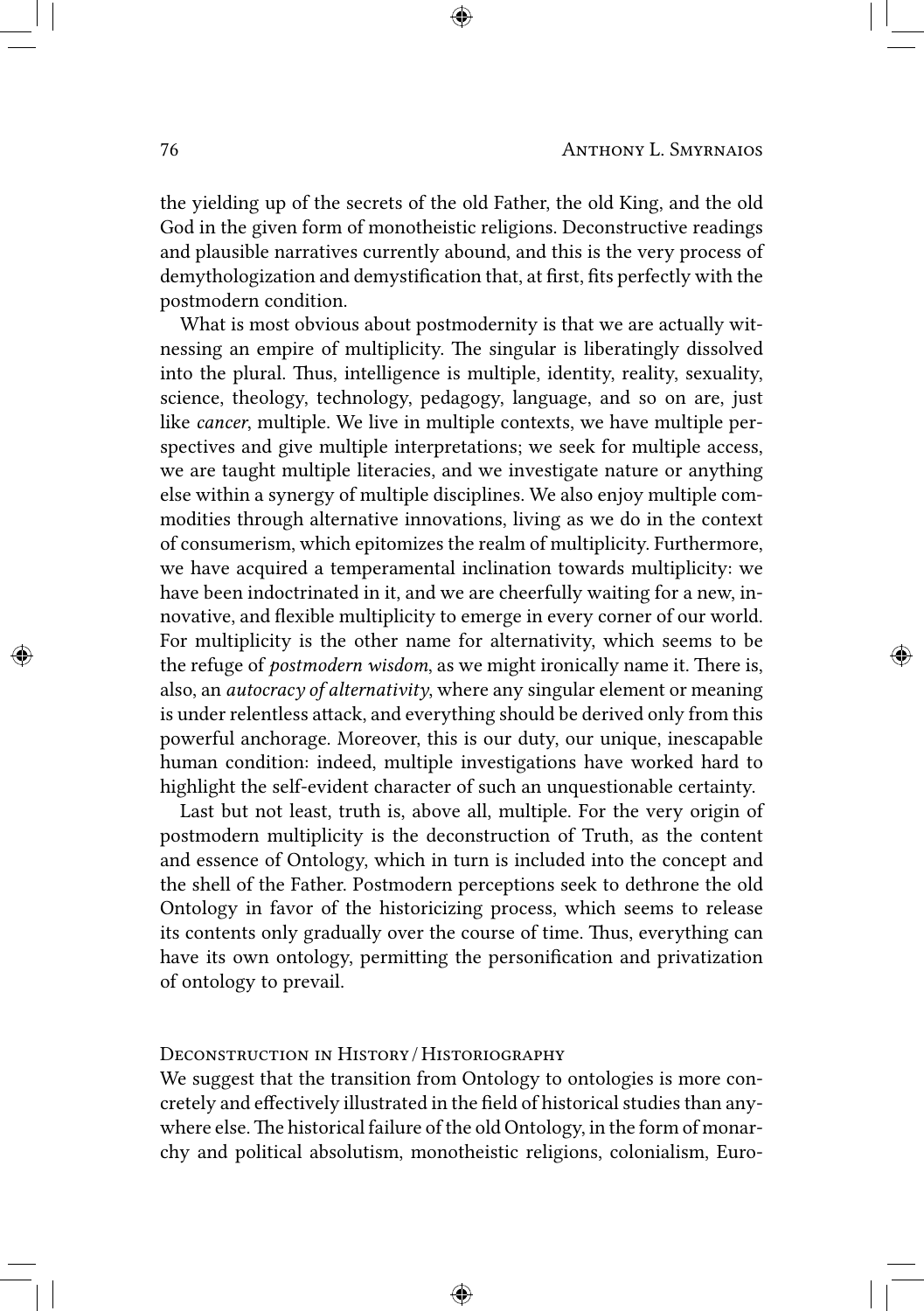centrism, nationalism, and the various messianic incarnations and utopias of modernity, is generally focused on the hierarchical, fixed, and mercilessly inflexible nature of its entity. The colonized, oppressed, and marginalized national groupings in Asia, Africa or Latin America have gradually been indoctrinated by their own Western-educated intellectuals into acknowledging the unnatural character of their subjugation in the wake of the postwar period. In the last decades of the twentieth century, not only de-colonization *in* history, but also the de-colonization *of* history itself,<sup>4</sup> came to the fore, creating the so-called *culture or history wars*,<sup>5</sup> which have formed the topics of most heated historical and pedagogical debate since the 1990s.

In order to undermine the old totalitarian singularity, postmodern historiography has legitimated a plurality of approaches, a multiplicity of historical fields and, therefore, also a diversity of flexible transformations of ontologies. Certainly, history's voracious appetite for incorporating new objects, modes and branches in historiography—this "omnivorous history", the "panhistoricization" problematized by Le Goff<sup>6</sup>-has been derived from the pluralistic and transdisciplinary project of the Annales School. However, this trend is now absolutely typical for postmodern historiographical production and its new textualization of the past. From histories of zero, the glance, or hell, to histories of dirtiness, magic, or boredom, historians always attempt to conceive and to construct alternative and permanently eclectic approaches to an inherently unattainable historical Truth. There are many historical questions, and no longer a single final account as an adequate response to them, for all history is authorial, and "it is the historian, not the past, which does the dictating in history." Disputing "reconstructionist or modernist" historical epistemology as well as the "positivist-inspired . . . constructionist or late-modernist"

4. Tuhiwai Smith assembles a set of interconnected ideas, which could delineate the meaning of the above-mentioned idea of the de-colonization *of* history. Thus, she enumerates at least nine ideas: that history is a totalizing discourse, that there is a universal history, that history is one large chronology, that history is about development, that history is about a self-actualizing human subject, that the story of history can be told in one coherent narrative, that history as a discipline is innocent, that history is constructed around binary categories, and, lastly, that history is patriarchal. Linda Tuhiwai Smith, *Decolonizing Methodologies: Research and Indigenous Peoples* (London: Zed Books / Dunedin: University of Otago Press, 1999), 30–1.

5. Roger Chapman, and James Ciment, ed., *Culture Wars in America: An Encyclopedia of Issues, Viewpoints, and Voices, 2<sup>nd</sup> ed. (London: Routledge, 2015).* 

6. Jacques Le Goff, *History and Memory*, trans. Steven Rendall and Elisabeth Claman (New York: Columbia University Press, 1992), 211.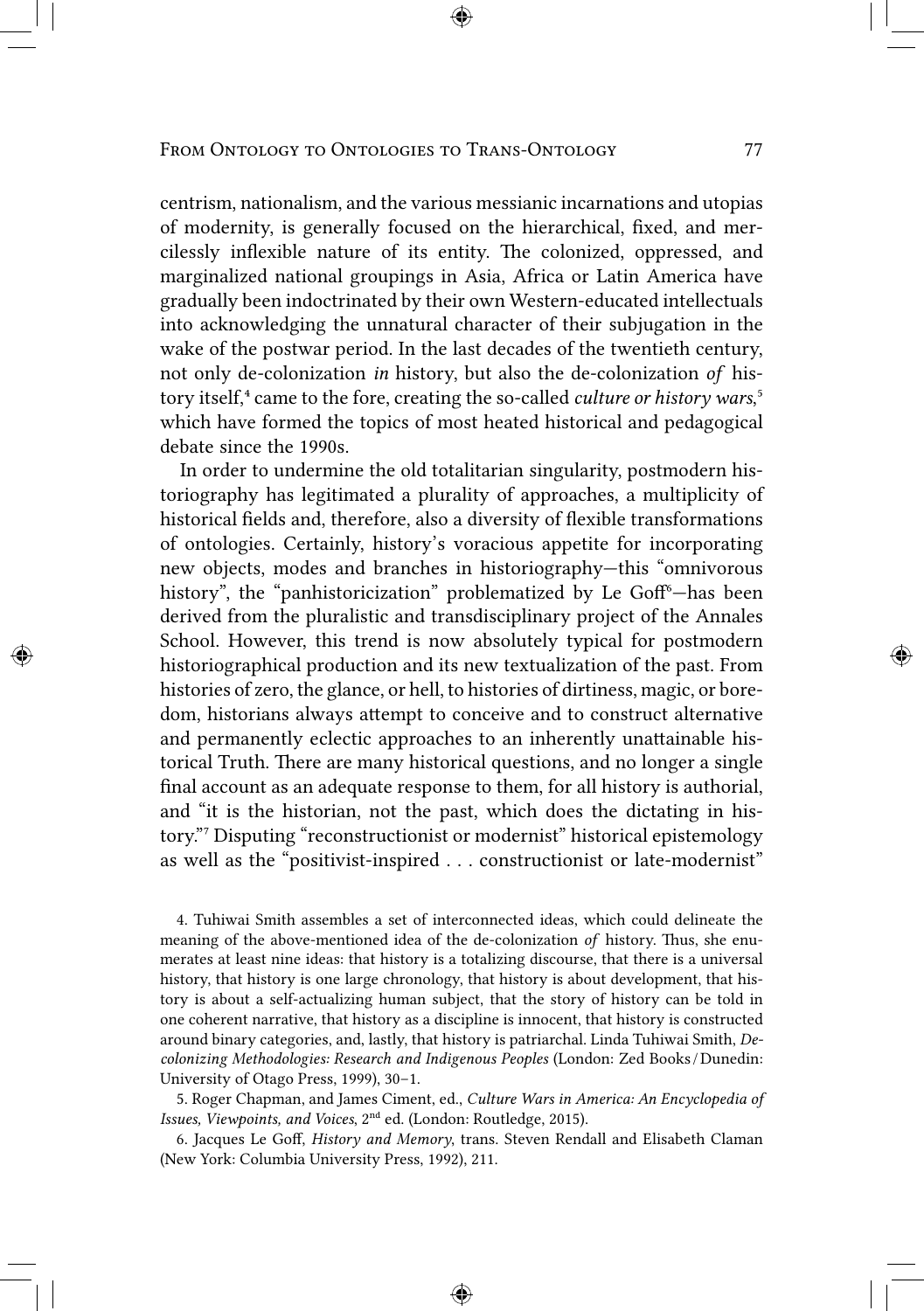one, "de-constructionist historians"<sup>8</sup> are continually turning towards "the possible story" of a given historical version, always searching the dominant history and reading it against the grain. They recognize the absence of a core, representable reality, and "require the rejection of the centered, all-knowing utterly self-reflexive omniscient narrator and the epistemological pretense that the existence of the past must entail correspondence and/or correlation theories of truth," intermingling their scientific and aesthetic paths, highlighting the random nature of history and life, illustrating the irrational motives of the protagonists, blending the boundaries between history and literature. And, simultaneously, "as we remake it [the past], the past remakes us," Lowenthal notes,<sup>10</sup> establishing in this way a mutual relationship that underscores the historical enterprise. The main impulse behind such historiography is the given plausibility of historical constructions, the privileging of alternative voices, a hard or soft play (or game) of persuasion and rhetoric between the author and the reader. "The only thing we can ever offer as a history is a present-centered *proposal*, a tentative *presentation* about how 'the before now' might be seen."<sup>11</sup> If historical Truth, as with any other truth, is no longer accessible, then no authoritative account can exist of everything in the past, and we must be trained to embrace alternative narratives, and for adopting positive or negative approaches to an ever unknown and unattainable "Ithaca." It is about a curious journey, a journey without a *telos*, which is best illustrated by Constantine P. Kavafis' famous, early postmodern, poem:

Ithaka gave you the marvelous journey Without her you would not have set out She has nothing left to give you now

And if you find her poor, Ithaka won't have fooled you Wise as you will have become, so full of experience you will have understood by then what these Ithakas mean<sup>12</sup>

7. Chris Lorenz, "Historical Knowledge and Historical Reality: A Plea for 'Internal Realism,' " *History and Theory* 33, no. 3 (1994): 314, doi:10.2307/2505476.

8. Alun Muslow, *The New History* (London: Pearson, 2003), 5–6. 9. Ibid., 194.

10. David Lowenthal, *The Past is a Foreign Country* (Cambridge: Cambridge University Press, 1985), xxv.

11. Keith Jenkins, *Refiguring History: New Thoughts on an Old Discipline* (London: Routledge, 2003), 40.

12. Constantine P. Cavafy, "Ithaca," v. 32–7, in *Collected Poems*, trans. Edmund Keeley and Philip Sherrard, ed. George Savidis (Princeton: Princeton University Press, 1975), 69.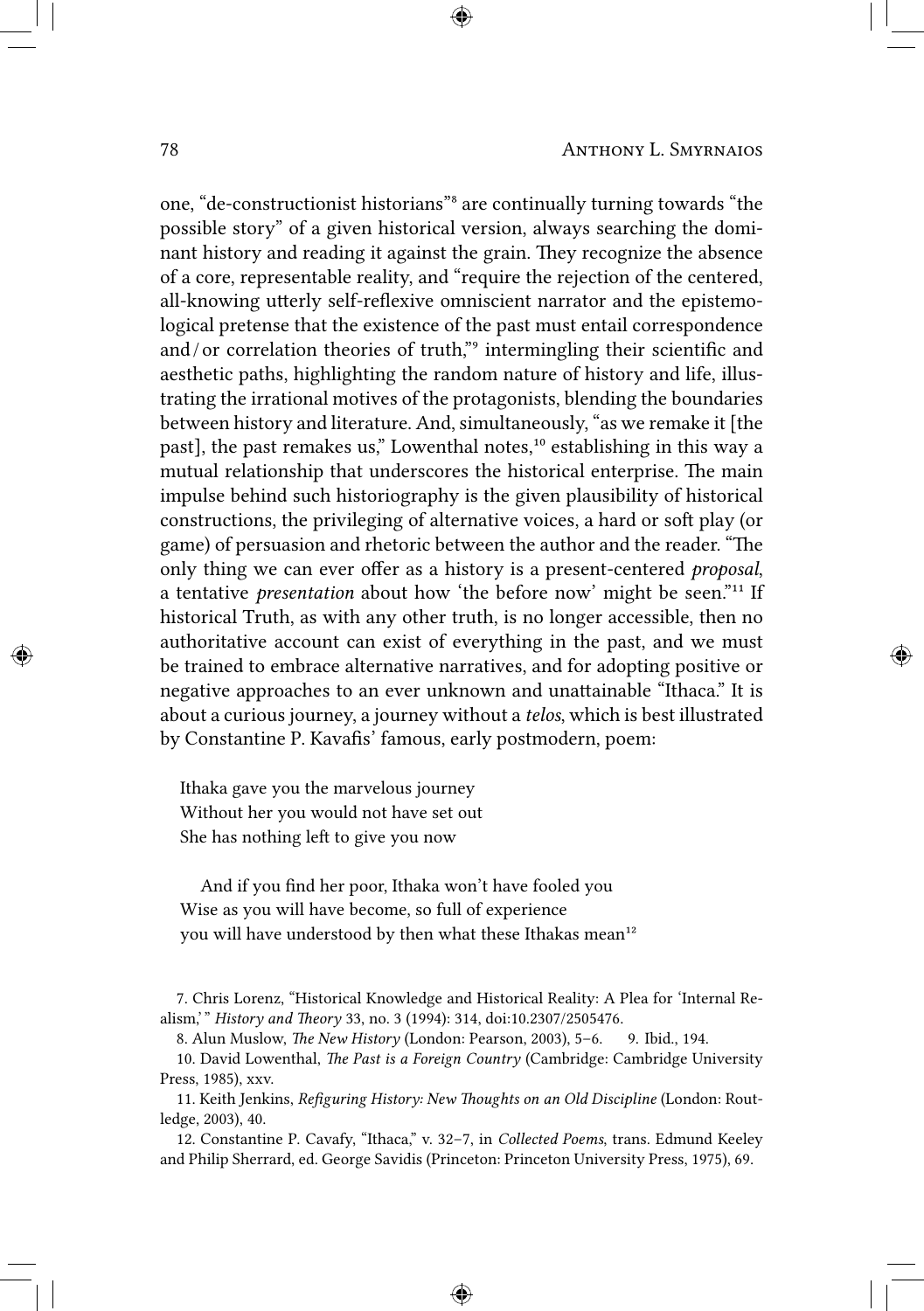After all, if postmodernism is "the era of aporia," where all our decisions are "ultimately undecidable (aporetic)," as its devotees strongly insist, $13$ then what remains is pure experience, an experience *par excellence*. It is unpolluted by old-fashioned ends; it is only a gymnastics of the body, of the mental, and of sentiment, which triumphantly paves the way towards a popular postmodern, hedonistic fitness.

Yet if man is nowadays legitimately considered as having multiple selves, sub-selves, and numerous identities, the same has also occurred in the realm of history. Thus, "through the continual enlargement of its territory, history is still becoming *coextensive* with man."<sup>14</sup> Man is engaged in steering history towards his ever-growing empire of purportedly emancipatory multiplicity. Since the early 1990s, such a process has been best illustrated by the writing of so-called "allo-histories": that is, alternate, alternative or counterfactual histories,<sup>15</sup> the genre of the historical novel, and extreme extensions of the human imagination into the historical realm that serve to put into question the three fundamental axioms of the traditional historical discipline: necessity, causality, and determinism.<sup>16</sup> These are plastic and experimental histories, offering countless new initiatives as regards historical procedure and ending up with myriad outcomes, all committed to a continuously shifting meaning that should be shared too.<sup>17</sup> Since "allo-histories constitute allo-selves," as Frank Dietz notes,<sup>18</sup> such historiographic pluralism is now not only legitimated but also praised as the royal road to authenticity. Certainly, this is no longer an authenticity that is simply given in the sense of being God-given, but rather is a constructed—and also a humanly and collectively personalized one, too. Behind such an irrational impulse we may obviously detect the explorative mania of uncharted territory, the narcissistic, symbolic violence of an expansion over any space that seems to demonstrate a def-

13. Jenkins, *Refiguring History*, 71. 14. Le Goff, *History*, xxiii.

15. Niall Ferguson, ed., *Virtual History: Alternatives and Counterfactuals* (London: Basic Books, 1997).

16. Simon T. Kaye, "Challenging Certainty: The Utility and History of Counterfactualism," *History and Theory* 49, no. 1 (2010): 40–1, doi:10.1111/j.1468-2303.2010.00527.x.

17. Historically speaking, the literary genre of alternate history has existed ever since ancient times, but over the course of the  $20<sup>th</sup>$  century, and especially in the 1990s, it in fact witnessed a boom. Among the most popular works of this genre are Isaac Asimov's *What if* (e.g., in *Nightfall and Other Stories*, New York: Doubleday, 1969, 191–205), Kim Stanley Robinson's *The Years of Rice and Salt* (New York: Bantam Books, 2002), and Philip Roth's *The Plot against America* (Boston: Houghton Mifflin, 2004).

18. Brett Cooke, "Introduction: Deception, Self-Deception and the Other," in *The Fantastic Other: An Interface of Perspectives*, ed. Brett Cooke et al. (Amsterdam: Rodopi, 1998), xi.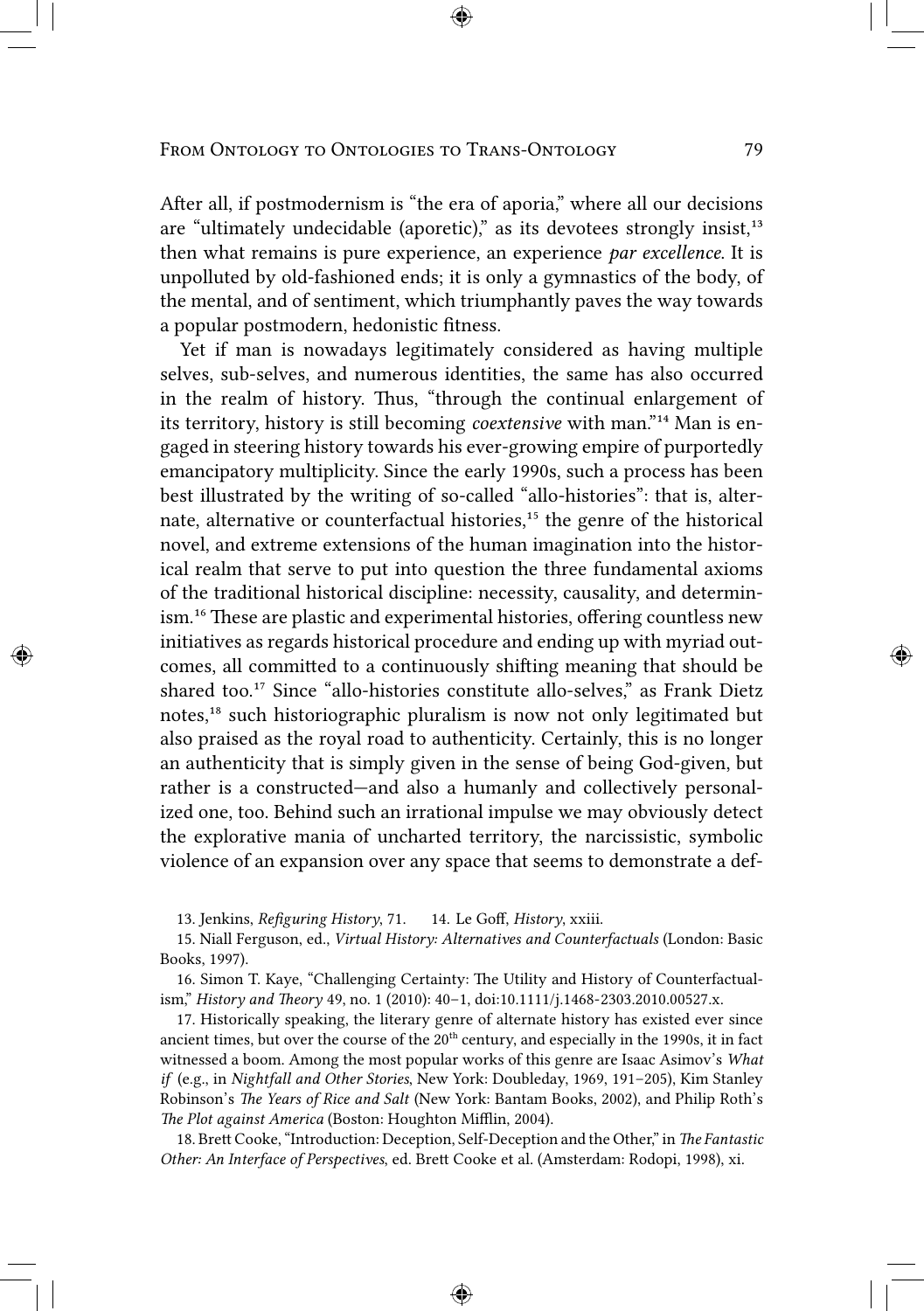inite or supposed resistance to the Ego. Yet, in these alternate historical attempts, we can also trace a hidden, paradoxical aspect—that of an odd "liquid stability," which is best demonstrated in Brent Stypczynski words:

The genre does nothing that historians are not doing everyday, but it does provide a solid unchanging history, in its own way. The author of the alternate history sets in stone the change(s) he wishes to make in our accepted history. From that point on until every copy of the novel or short story vanishes, that particular view of history is permanent, after a fashion. From this perspective, alternate history appears to offer a solid stable ground for our history, rather than causing our foundations to slip away.<sup>19</sup>

This search for a newborn stability, a stability in its own terms and, even more, the establishment of a permanent stability mechanism through the constant elaboration of fluid realities, though contradictory, precisely characterizes the Trans-Ontology trend, which we shall trace further in due course.

Furthermore, we can witness the fact that current historiographic investigations have moved on to more and more unique, personalized and quite irrational issues, such as *Emotional* or *Affective History*, and the *History of Trauma*, which strengthens even more the role of individuals in the history-making process. This may be indicative of a fundamental turn towards individuality and singularity, or, instead, towards multiple, shattered, unconnected or interconnected singularities. But it is also a decisive shift towards the personification and psychologicalization of theory, science, history, life, and society, developing in the setting furnished by postmodern self-actualization. In fact, a gigantic, two-way process heading in the direction of an exhaustive, in-depth historico-sociological investigation of internalized, mostly savage, realities, and also of externalized felt trauma, is underway. The dynamic interactivity and flexibility obtaining between the inner and the outer leads the way in this regard. The contemporary discrediting, or rather the catastrophe, of our turning in upon ourselves, and the continuous, unrestricted show of extroversion in every aspect of our postmodern life, would seem to be a secular, and rather fraudulent, reversal of the old, religious sort of confession: a public cleansing of the most intimate of human secrets—which, through the surprising

<sup>19.</sup> Brent Stypczynski, "No Roads Lead to Rome: Alternate History and Secondary Worlds," *Extrapolation* 46, no. 4 (2005): 463–4, doi : 10 . 3828 / extr . 2005 . 46 . 4 . 5 [cited in Matthew Schneider-Mayerson, "What Almost Was: The Politics of the Contemporary Alternate History Novel," *American Studies* 50, no. 3–4 (2009): 67].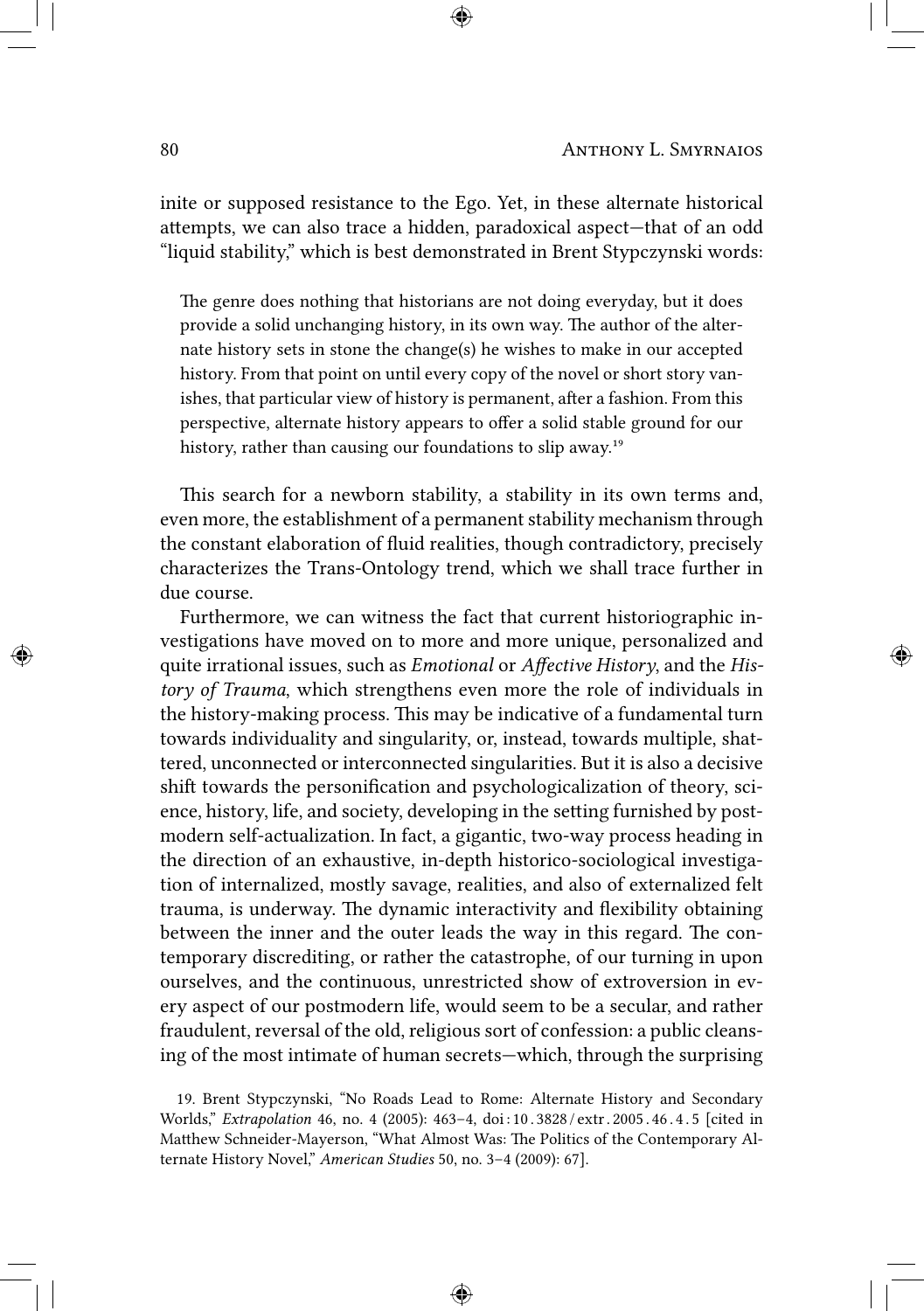expansion of an old, "objective" moral field, binds persons in their public image. This affective personification within the historiographic field is particularly visible in the context of the challenge that readers face: that of considering themselves active agents in each and every historical construction. In fact, it expresses the historiography of procedure itself, subjected to the long course of demystification—which certainly has its origins in modernity.

Moreover, it is well known that postmodern historiography has been based upon a new paradigm of linguistics. The "linguistic turn," the shift from the transparency of language to a completely ideology-laden language, has had a huge impact on the postmodern historical conception of the world—when "history dissolved into relativistic discourse; the truth could not only never be known, but was indeed itself merely an article of faith."²⁰ Man has now become the content of language, not the other way round. We do not speak any more of a steady historical identity, but of a continuous, and even endless process of inventing ourselves. Historical works are mere fictions, "constructions in the present not as traditional historians would claim—reconstructions of the past."<sup>21</sup> We now acknowledge ourselves not as general, global, rational / emotional beings, but as subjects trapped in a specific place and time, local, historicized beings, which have their own pre-interpreted ontologies as well as anthropologies. Local and global mingle their boundaries. This liberating multiplicity of various discourses entails a somewhat imperceptible slide from history to theory, from text to context, from truth to trust, from empathy to sympathy, from facts to fictions, from the world to the word, from the known to the knower, from sources to stories, from time to place, from value-free to value-laden perceptions, and so on. Given that language is not neutral, but situated, and yet merely a system of signs, then the power of invention as well as fabrication seems to be the only historical / historiographic drive. History rejects its authoritative, rationalistic status and becomes an issue of curiosity, aspirations, and interests, a matter of elaborated, disobedient irrationality.

#### FROM ONTOLOGIES TO TRANS-ONTOLOGY

Let us now we proceed to the *second phase* of postmodernism, as we might call it, which in fact is blended with the previous one. Since mythos is the fundamental ingredient of humanity, the old demythologization of pre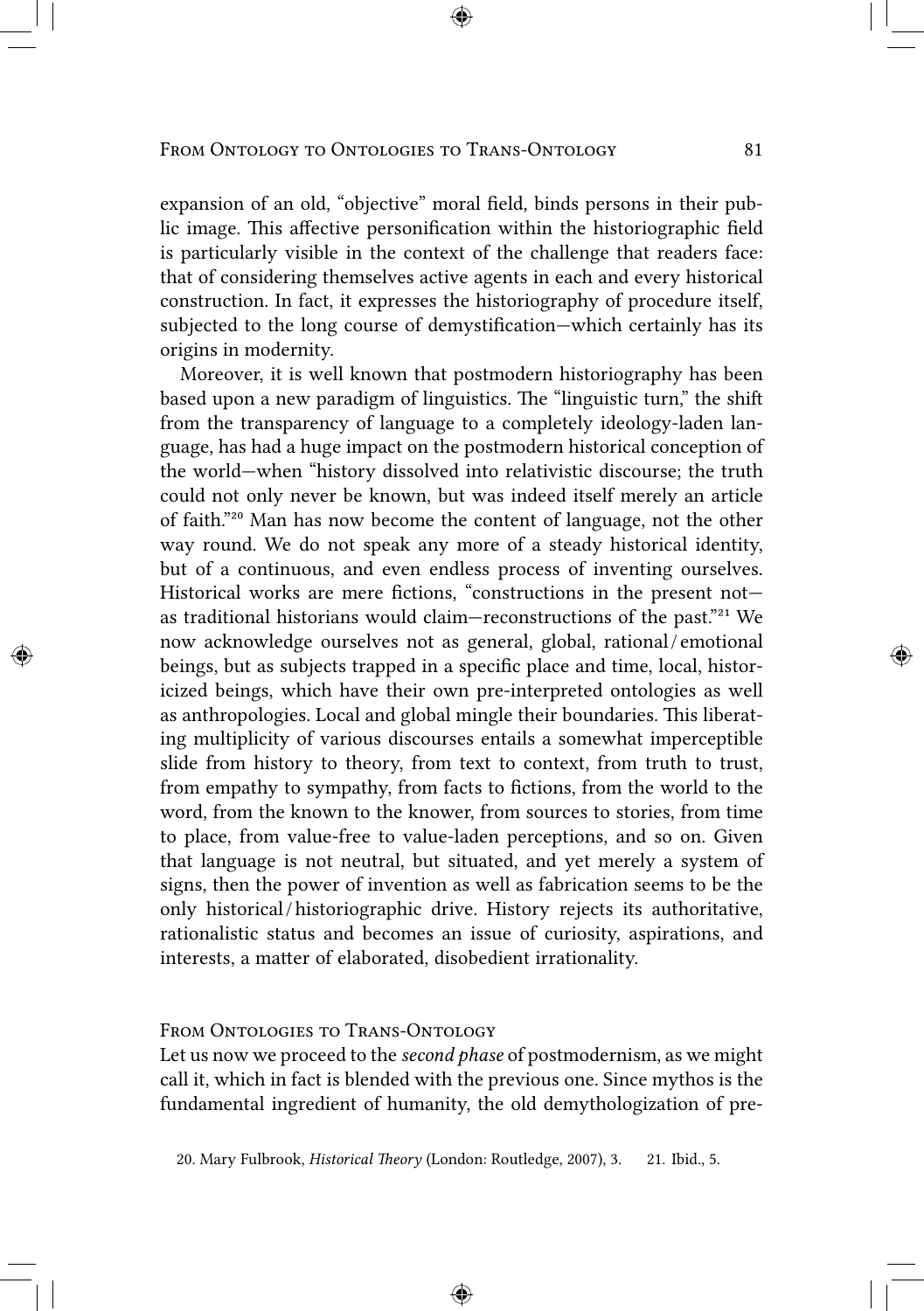modern and modern narratives is easily replaced by a new, innovative, and unifying / homogenizing re-mythologization, which, after the massive dissolution of essences, attempts once again to re-essentialize the world. This is no longer the phase of de-construction, but rather a new phase of re-construction: one which, at the same time, falls under the aegis of the—also postmodern—transhumanist urge.

Transhumanism is considered an innovative, technological, and philosophical, movement, which

promotes an interdisciplinary approach to understanding and evaluating the opportunities for enhancing the human condition and the human organism opened up by the advancement of technology. Attention is given to both present technologies, like genetic engineering and information technology, and anticipated future ones, such as molecular nanotechnology and artificial intelligence.²²

Its ultimate goal is to normalize the passage to an entirely new, transontological universe by means of a currently theurgist technology, wherein transhuman beings will correct diachronically historical errors, re-build the world, and, moreover, re-essentialize it, looking for purer, truer, and certainly richer foundations. Within this process we might also discern the fact that Transhumanism has, in addition, the goal of unifying the above-mentioned polycentric, equally justified, and disobedient narratives of the first phase of postmodernism with an innovatively indoctrinated and homogenized humanity, which should be properly prepared for the future to come. We suggest that the reason for taking on such an extraordinary double mission is embedded in the extreme longing for a regained *innocence*—a bedrock assumption of Western culture, corresponding to the desire to redress past wrongs by amending and enhancing the traditional, incomplete and fearful, human condition, and to be forever immune to guilt, where such guilt always threatens Western man's alleged integrity.

We might also argue that the hunt for a regained innocence is the crucial motive behind Transhumanism's neurotic and dizzy quest for*innovation* not a need or a lack, but a deep, rather unconscious obsession, which also hides its curious demon, *boredom*. Innocence, innovation, and boredom are paradoxically intermingled in the contemporary realm. Innocence is

<sup>22.</sup> Nick Bostrom, "Transhumanist Values," *Review of Contemporary Philosophy* 4, no. 1–2 (2005): 87.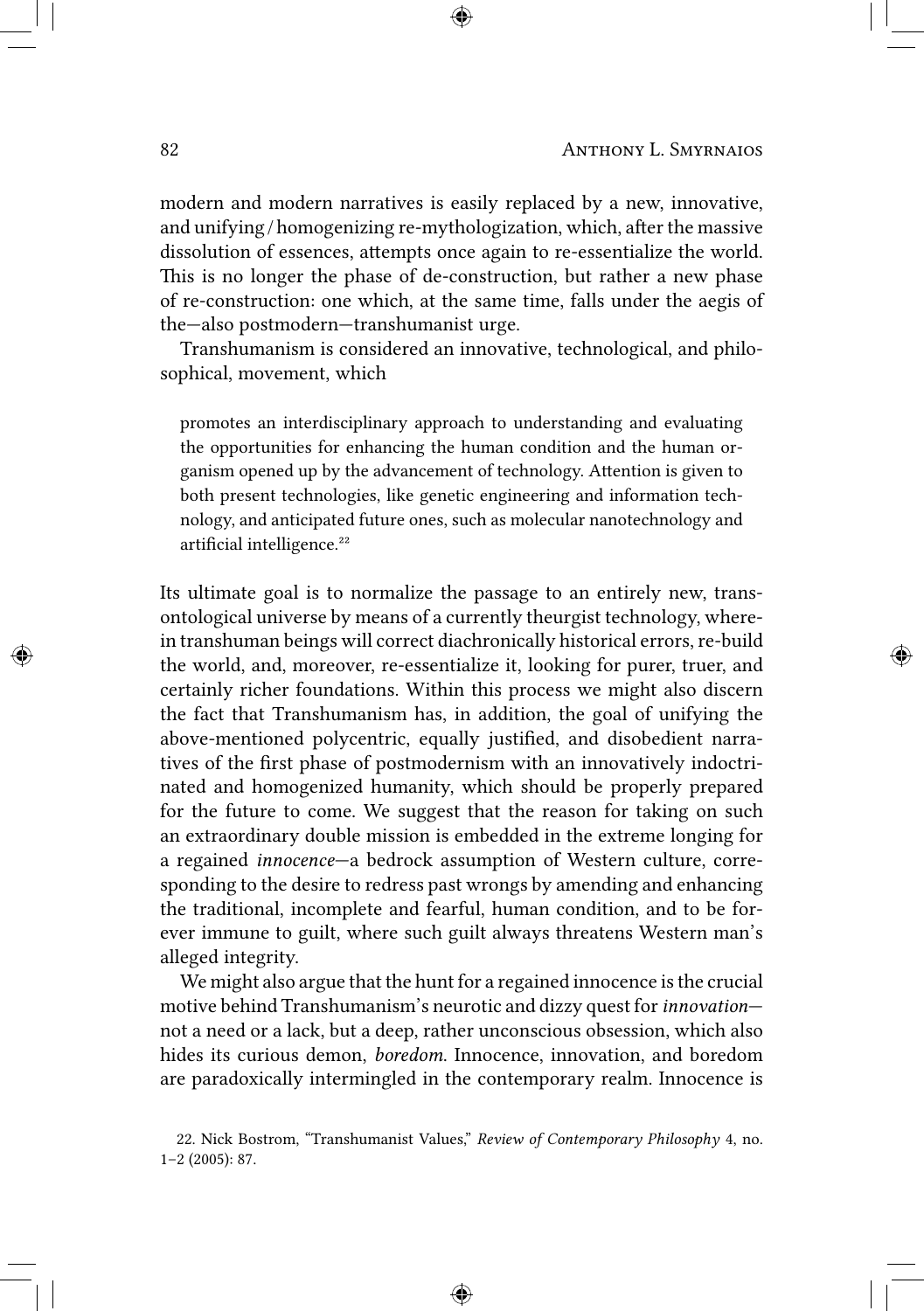the endearing foundation, which postmodern man seeks to bring to light in order to feel and prove himself stable, incorruptible, and upright. This condition of being always innocent is used by him to bring forward the future in a rush—to construct his future only through his own powers and talents, unspoilt by narratives of resentment. Yet the demon of boredom lurks behind such a success-story. Our postmodern way of living oscillates between speed and boredom, but in addition leads us to experience the paradox of incessantly producing great amounts of the latter, even as we are all the while engaged precisely in trying to avoid its impact. It may be that many of us are workaholics on account of excessive boredom. Our bulimic quest for innovations, for perpetually interesting things and ideas, for new and hedonistic experiences, shows especially the catalytic effect of boredom on our lives, as Svendsen comments:

Boredom is not connected with actual needs but with desire. And this desire is a desire for sensory *stimuli*. Stimuli are the only "interesting" thing. That life to a large extent is boring is revealed by our placing such great emphasis on originality and innovation. We place greater emphasis nowadays on whether something is "interesting" than on whether it has any "value." To consider something exclusively from the point of view of whether it is "interesting" or not is to consider it from a purely aesthetic perspective. The aesthetic gaze registers only surface, and this surface is judged by whether it is interesting or boring. . . . The aesthetic gaze has to be titillated by increased intensity or preferably by something new, and the ideology of the aesthetic gaze is superlativism. It is, however, worth noting that the aesthetic gaze has a tendency to fall back into boredom—a boredom that defines the entire content of life in a negative way, because it is that which has to be avoided at any price. This was perhaps particularly evident in postmodern theory, where we saw a series of *jouissance* aesthetes, with such mantras as "intensity," "delirium," and "euphoria."<sup>23</sup>

However, given the real mania for scientifically investigating absolutely everything over the last three or four centuries, it could be added that boredom also lurks behind our precious and self-confident scientific tools of innovation: namely, *questions* and *curiosity*. We are really haunted by our questions, and we are also humbly obedient servants of our curiosity. In fact, we have been fully prepared for this by our modern and postmod-

<sup>23.</sup> Lars Svendsen, *A Philosophy of Boredom*, trans. John Irons (London: Reaktion Books, 2005), 27.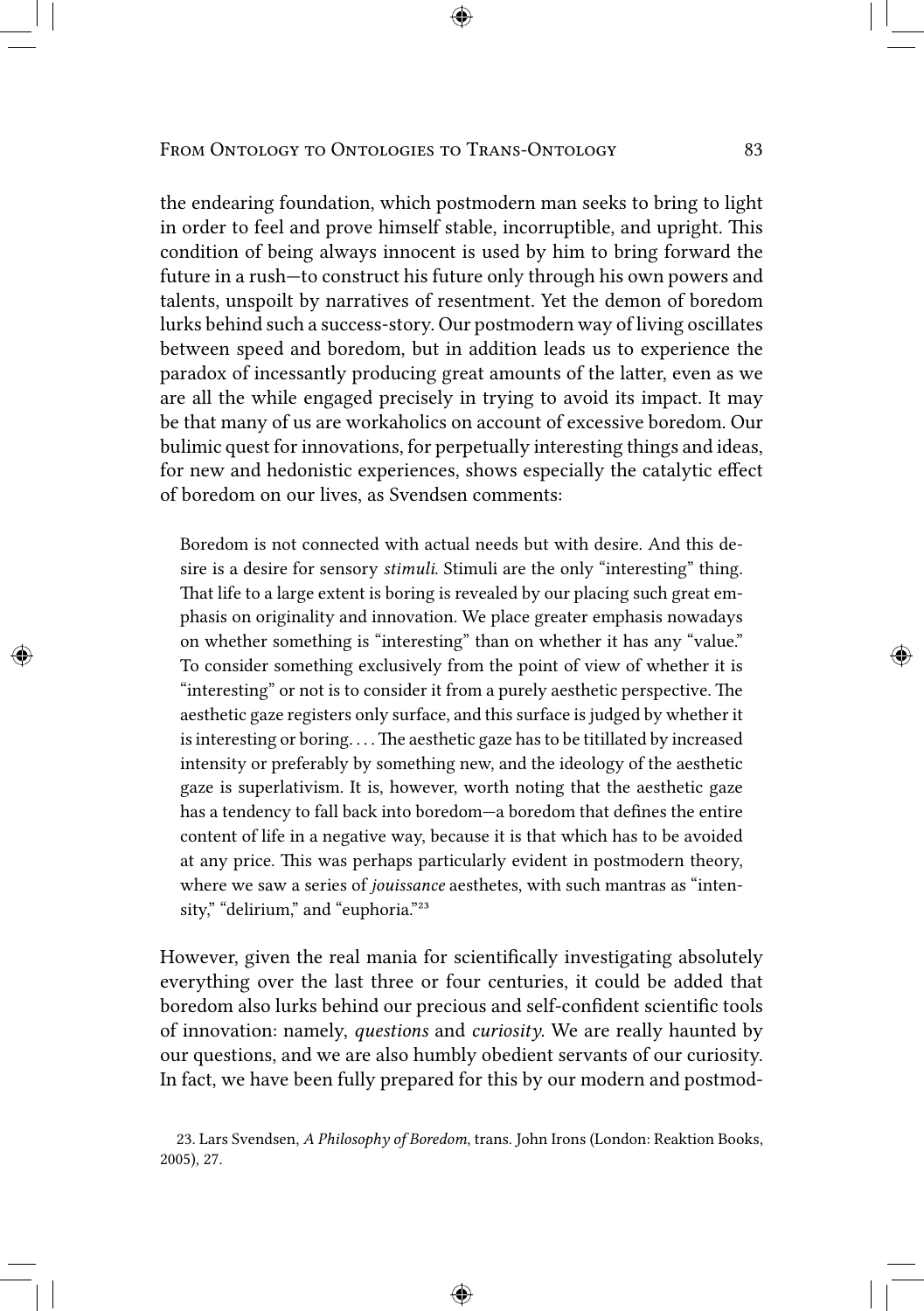ern education, and it also seems to be the dream of any future teaching and schooling.<sup>24</sup>

In the same vein, boredom might be concealed in our insatiable and wholly orchestrated contemporary appetite for *meaning* and *understanding*, which is constantly presented as completely self-evident and unequivocal in our societies. No one can even live without searching for and uncovering some meaning in the specific conditions and activities of his life and, moreover, in the whole of it. To be sure, we are not talking here of a "natural" and "normal"—though these words are now considered highly suspicious—human search for an integrated and fundamental worldview, a *Weltanschauung*, such as would link events together and impart significance to them, but rather are implying the presence of an odd, irregular, and rather tragic-comic *fetishism of understanding*—to coin a phrase. It is about an extraordinary, mainly unconscious, and deeply neurotic longing for more and more, and ever deeper, broader, and higher, understanding, which is continuously propagated in our society as the sublime vision of a really authentic and creative humankind. In the postmodern historiographic context, this *fetishism of understanding* seems to have replaced the old "fetishism of sources" and "archive positivism."<sup>25</sup> The deity of such an understanding is, plainly, endless revision. This curious incompleteness in turn generates a true *itch* for understanding in a really corporeal sense, which indicates the primarily instinctive nature of the process. One can argue that this is a historically unparalleled phenomenon, based chiefly on the deeply consumerist and ludic character of our contemporary society. No historical epoch has ever before manifested such a voracious, manic, and excessive hunger and thirst—particularly for meaning and understanding. It is perhaps an outcome of the modern, and especially postmodern, demolition of Truth and Essence, of the establishing of a polytheism of truths and values, and, even more, of the constructivist theory of knowledge, which affirms the idea that knowledge of the world is always a human and social construction. In this construction, the dynamic will and

24. For issues such as these, see Anthony L. Smyrnaios, *Cult and Neurosis in the Pedagogy of Innovation: Notes on a Postmodern Philosophy of Education* [in Greek] (Athens: Hestia, 2009), Anthony L. Smyrnaios, "De l' école innovante," *L' Atelier du Roman* 69 (2012): 185– 94, and Anthony L. Smyrnaios, "Some Thoughts on the Impossibility to Imagine Contemporary School beyond its Consumerist Mentality," in *Reimagining the Purpose of Schools and Educational Organizations: Developing Critical Thinking, Agency, Beliefs in Schools and Educational Organizations*, eds. Anthony Montgomery and Ian Kehoe, 25–34. New York: Springer, 2016.

25. Fulbrook, *Historical Theory*, 3.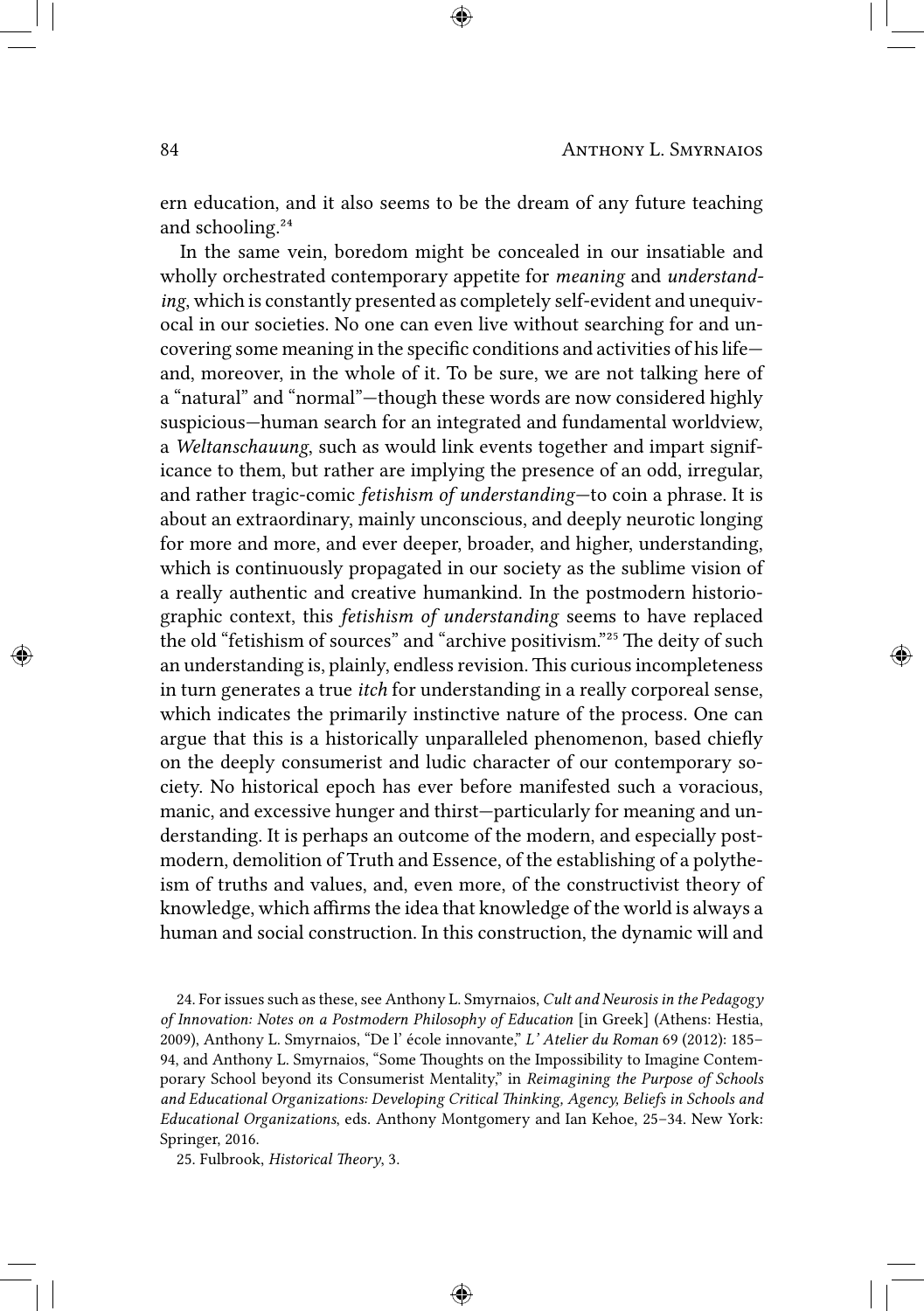interaction of human beings are central and unique, while a continually invented reality forms the cornerstone of such a perception.

We may encounter such a paradoxical condition in the abysmal contemporary hunger for multiple, extreme, and instantaneous experiences, which are always unique, marvelous, yet never satisfying. In the whole of our life, and in the course of our education as well, we are really trained to seek, and to share, not goods or sentiments, but simply *experiences*, and this latter term furnishes another keyword for our culture. Experiences are constructed by communities of meaning, and meaning is precisely all we search for. This insatiable desire fights precisely against aging and death, being marked by an increasing repression of death as the very annihilation of living experience, and serves the well-known "pornography of death," as Gorer once famously noted.<sup>26</sup> This is, therefore, the focal point in our postmodern, multifarious world: *the excessive quest for experiences*.

The Last Phase: The Homogenizing Project of Trans-Ontology *Boredom*, and its obedient healers, *innovations, questions, curiosity, meaning, understanding, experience*, and their magnificent interactions, are all really present in the world of Transhumanism and Trans-Ontology. All of them have seductive ontologies to narrate and lay the foundation of the historically *cathartic* advancement from the ontological birthplace to the trans-ontological homeland, from utopia to heterotopias and, ultimately, to trans-utopia. This new and Great Idea is particularly obvious in the rhetoric of politics, economy, society, and sciences.

We may enumerate powerful universal projects whose agenda would in each case be that humanity be brought into conformity with this Trans-Ontology. We might well include the following in such a list (though the items are not presented here in any hierarchically significant order): the Theory of Everything, political correctness, civil society, voluntarism, global consumerism and global governance, pornography, and the new gay culture. It may also contain a universal appetite for innovation, emotional capitalism, $27$  together with the ludification of culture, $28$  the enormous shift towards pan-aesthetics,<sup>29</sup> the manipulation of information as well as common sense, the intense search for Excellence (which seems to

<sup>26.</sup> Geoffrey Gorer, "The Pornography of Death," *Encounter* 5 (1955): 49–52.

<sup>27.</sup> Eva Illouz, *Cold Intimacies: The Making of Emotional Capitalism* (Cambridge, UK: Polity Press, 2007).

<sup>28.</sup> Joost Raessens, "Playful Identities, or the Ludification of Culture," *Games and Culture* 1, no. 1 (2006): 52–7, doi:10.1177/1555412005281779.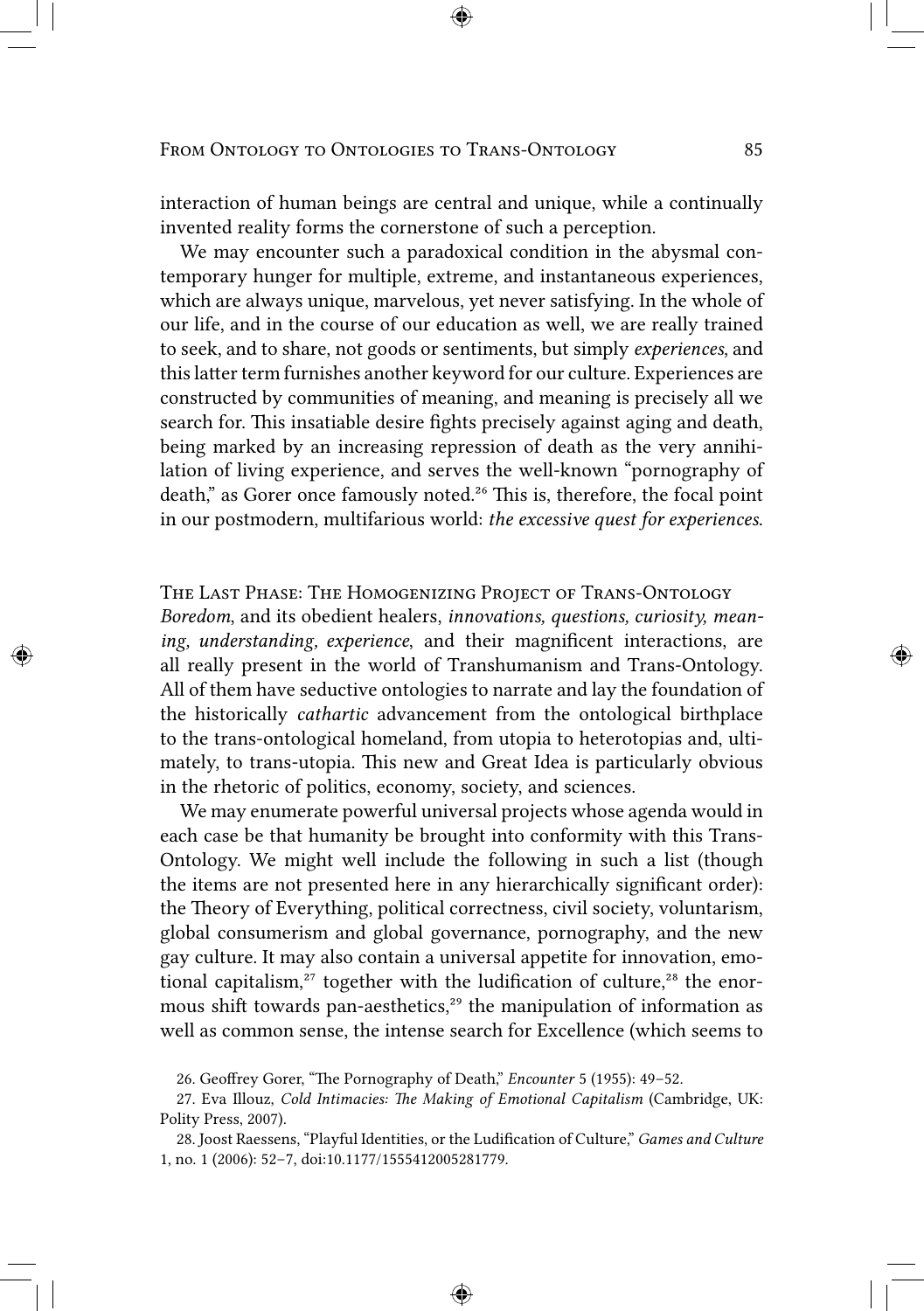be a quite new paternal authority-principle!) and, in parallel, the current dynamic focus on leadership, the self-regulating market, and religious ecumenism—not to forget the extraordinary boom in conspiracy theories. Certainly, all the above are derived from science in the form of technology—especially in the context of Information Systems and knowledge engineering, which are so famous now for the plurality of their ontologies and also for the powerfulness and functionality of them.<sup>30</sup> Technology has completely transformed not only modern society, but, even more, our inner desire, our intimate way of thinking and sensing.

These are some of the indications of the emergence of a new, homogenized Trans-Ontology, where everywhere a marvelous argument for the mutual translatability of everything is articulated. It is possible that all these projects are interconnected and pushing towards an integral theory, a holistic image, using the excessive current quest for understanding as an alibi for excessive control over the world. Meanwhile, the relationship between *understanding* and *control* should be considered mutual. Through our education, and using the means available thanks to our philosophy of education, we are compelled to investigate (and consequently understand) nature and human beings ever more deeply and broadly—not for their own sake, not to feel the joy of our creativity, but in order to be able to control, regulate, and manipulate them for good or for evil. In the context of science and technology, which seems to be our fateful condition, our inescapable *destiny*, this particular yet currently ecumenical use of understanding seems all too obvious. Hence, contemporary understanding should not be conceived as a basic human trait (Heidegger), or as a way in which humans are directed towards the traditions of a given culture (Gadamer), but as an instrument, a weapon, enabling the adepts of technology to know better, and control more fully, their environment. It is not a question of understanding for the sake of living-in-the-world, aimed at solving the problems associated with such living, but rather understanding for the sake of dominating and transforming the world in the direction of an antihuman orientation.

Thus, if everything were to in fact be considered under the aegis of understanding, then understanding would become a basic and polemical keyword: the word of the *Lord*, a dominant yet seductive device of a still unknown global power. Hence, such a *fetishism of understanding*

<sup>29.</sup> This is best illustrated by the book by Daniel Albright, *Panaesthetics: On the Unity and Diversity of the Arts* (New Haven: Yale University Press, 2014).

<sup>30.</sup> Roberto Poli and Johanna Seibt, eds., *Theory and Applications of Ontology: Philosophical Perspectives* (New York: Springer, 2010).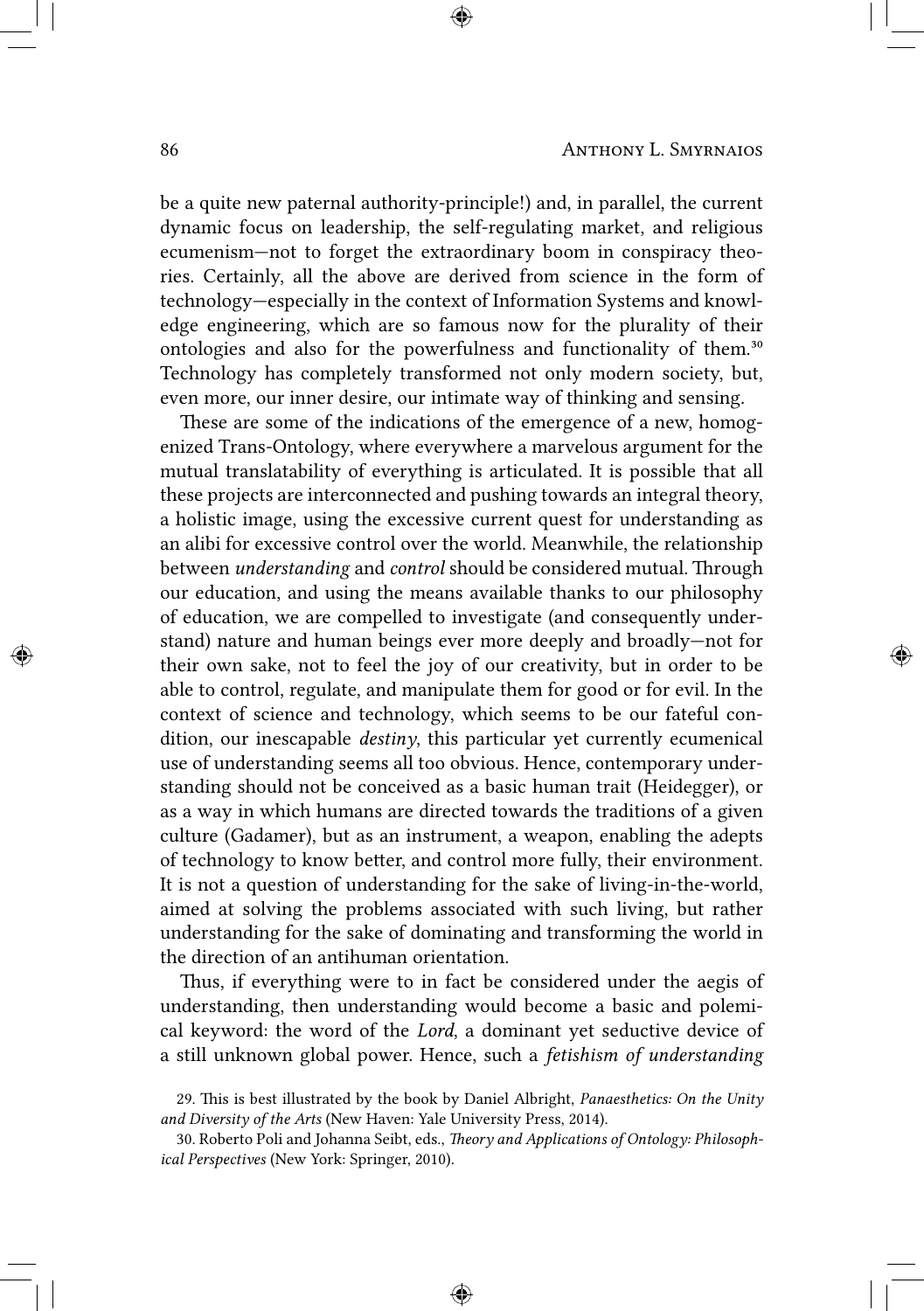is a fetishism possessing really innovative power, in that through understanding it promises to unite all of the known models into one allencompassing, explosive supermodel. It attempts to give the whole story, to construct the overall map, for the huge dispersal of fragmented ontologies is no longer manageable or bearable, and is extremely dangerous for the individual, as well as for the world. Now is the time for all centrifugal, wild forces to become inward, united, and certainly obedient ones. The time of freedom, the wind of openness, is no longer fashionable. Consequently, we are obliged to take shelter beneath a groundbreaking conformity—one which, however, is coming to be dominated by a similar ethos of age-old, universal, "objective" principles. And there is an urgent moral obligation to see this whole course reversed. A new, common trans-humanity should emerge, with a definitive standard as regards the realization of *goodness*, *truth*, and *beauty*. A messianic Geist is on the way! After all, it was Ihab Hassan, a leading theorist of postmodernism, who, according to McHale, claimed that postmodernism is simply a step on the "road to the spiritual unification of humankind."<sup>31</sup>

As was already mentioned, the key device for such global integration is technology. Ever since the time of the first practical applications of electricity, such unification has been the perpetual day-dream of scientists. Peter Schwartz and Peter Leyden have pointed out that personal computers, telecommunications, biotechnology, nanotechnology, and alternative energy constitute an inevitable drive towards global integration.<sup>32</sup> Ken Wilber, in turn, industriously propagandizes "an integral vision":

a vision that attempts to be comprehensive, balanced, and inclusive. A vision that therefore embraces science, art, and morals; that equally includes disciplines from physics to spirituality, biology to aesthetics, sociology to contemplative prayer; that shows up in integral politics, integral medicine, integral business, integral spirituality.<sup>33</sup>

That is precisely the field of Trans-Ontology. It supports the idea of an incessant transition in order to defeat the old, pre-trans entities, and thus

33. Ken Wilber, *A Theory of Everything: An Integral Vision for Business, Politics, Science, and Spirituality* (Boston: Shambhala, 2001), xii.

<sup>31.</sup> Brian McHale, *Postmodernist Fiction* (New York: Methuen, 1987), 4.

<sup>32.</sup> Peter Schwartz and Peter Leyden, "The Long Boom: A History of the Future, 1980– 2020," *Wired*, July 1, 1997, https: / /www.wired.com /1997 /07 /longboom/. See also Peter Schwartz, Peter Leyden, and Joel Hyatt, *The Long Boom: A Vision For The Coming Age Of Prosperity* (Cambridge, MA: Perseus, 2000).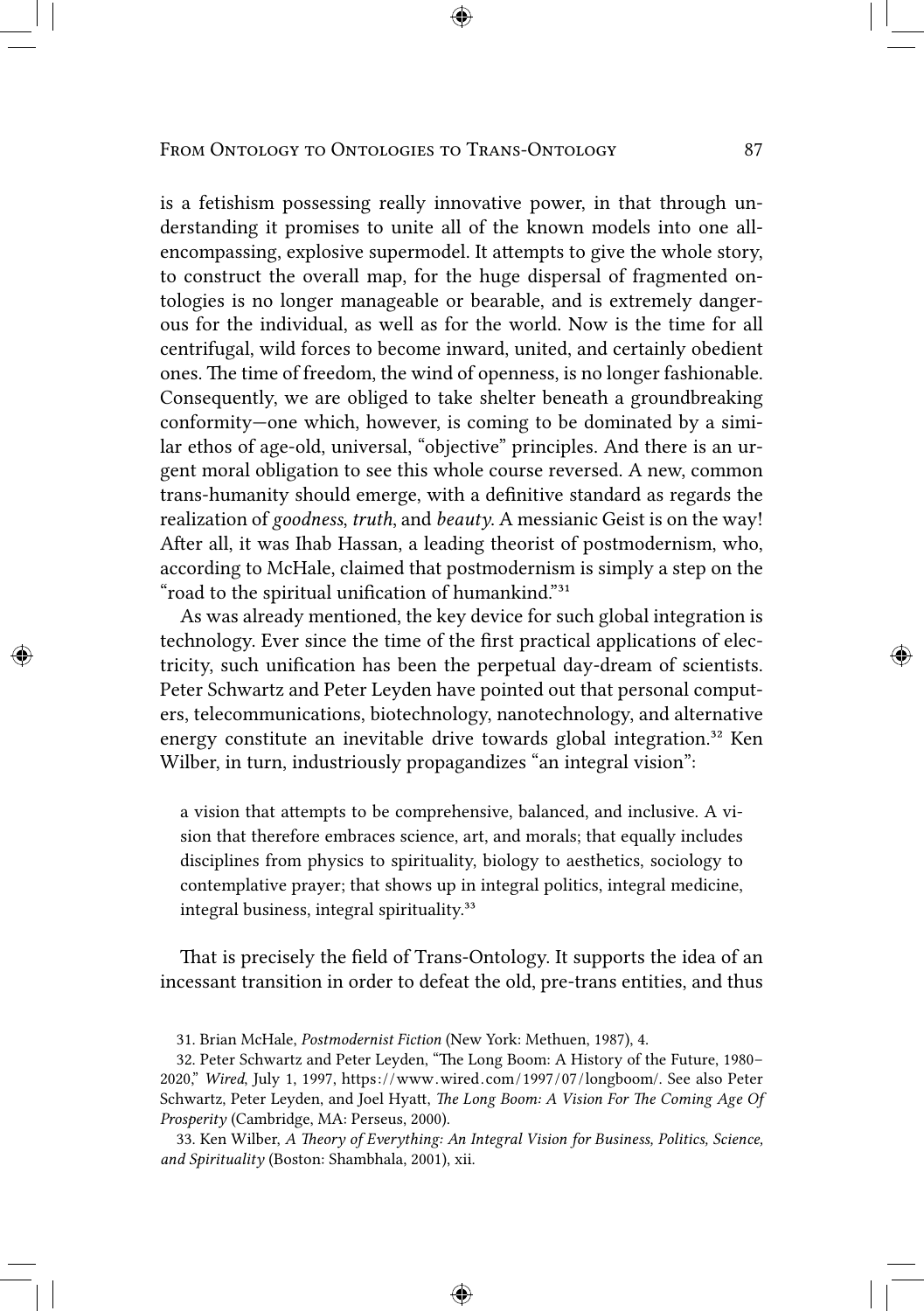leads the world to trans-humanity, surpassing the level of merely prosthetic functions. The assumption that "there are no true human universals that can be traced to a common nature"<sup>34</sup> is considered a given by transhumanists. In such a realm, the instantaneous combination of telescopic and microscopic visions of the world, where every entity appears to communicate instantly with the whole universe, the dizzying understanding and the immediate activity derived from it, would together wholly transform our common perceptions of being-in-the-world.

Allow me to consider this the crucial point of a precisely theological discourse, for such technological transformation is really an achievement for the theurgist. And *theurgy* is, in fact, the daydream of the currently prevailing futuristic technologism. This technologism has its origin in the Scientific Revolution, which made a strong attempt to dethrone God by investigating and interrogating his own universe, and constructing innovative God-acts without any reference to his will, for his will was strongly related to his orders in respect of morality. Therefore, in such a transforming universe there is an urgent need for precisely a *Trans-Theology*: that is, a new Essence, and a new Grand Narrative, too. Trans-Theology initially exhibits features of a conciliatory kind as regards relations between the world's religions: syncretism, inclusivism, pluralism, and an underlying combination and global unity, all seem to exist in it and, moreover, should be urgently promoted. It concerns a rational, as well as pleasure-seeking, meta-theology, founded on the assumption that the time has at last come for a diachronically desirable human unity. It is willing to consent to the increasing acceleration of technological progress and the abundantly innovative, rather idolatrous, impulse to radically transform everything. It also promotes the re-essentialization of the world, which, allegedly, would be fairer, fascinating, liberating, pluralistic, and unpolluted by traditional inflexibilities and slownesses, just as the new rhetoric demands. It also has a strong desire to transcend the blind ally of multiple subjectivities and arrive at the formation of a new objectivity: that of universal integralism. Consequently, a unification of our understanding of the spiritual, the physical, and the technological world through a synthesis of the old tradition with contemporary (and, even more, futuristic) philosophical, theological, and scientific research, should be counted a great gain for humanity. We need a tool, and even more a formalism, for describing the internally complicated and contradictory structure of our world, which,

<sup>34.</sup> Francis Fukuyama, *Our Posthuman Future: Consequences of the Biotechnology Revolution* (New York: Picador, 2003), 133.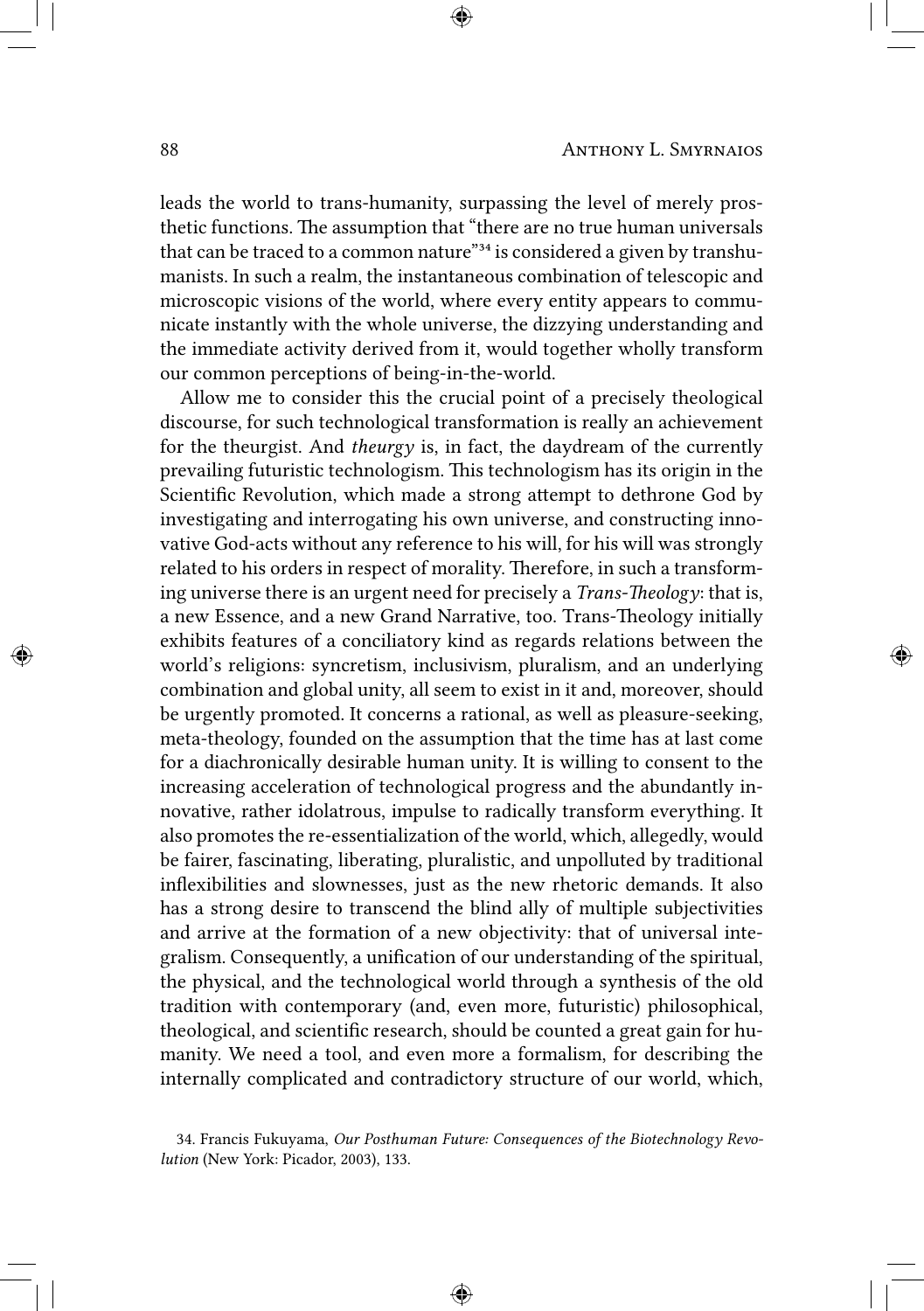without frontiers, is a combination of mystic experience, technological advancement, and philosophical interpretation—such as might also be our eschatological desire. Finally, we must obey the newborn and seductive "tyranny of experts," the secular priesthood who know better, understand more healthily, and are more imaginative, ingenious, and productive than the traditional sacred one.

# The Play and the Game

At this point, it is important to emphasize the fact that the abovementioned universal integralism must be founded on an ever-increasing ludic character: one which not only colors, but also constructs, its own coherence. Thus, we may discern a new, trendy dipole between the *play* and the *game*, which seem to be two of the most vital elements thanks to which postmodernity takes on its ephemeral existence—its ultimate metaphors. On the one hand, *play* is committed to the absolutely ludic-aesthetic human being, programmed to play hedonistically with itself, the society, and the world. It normally occupies the pole of aesthetics and playfulness, and is generally associated with irrational passions, romanticism, and the unconscious, joyfully embracing the very insatiability of desire. On the other hand, *game* suggests a mathematically scheduled playfulness for the contemporary magician's apprentices, who are currently the powerful decision- and myth-makers. It is based on the strategic, rational organization of life and thought. It is precisely this which incorporates play into a controllable and deliberate plan of being-in-the-world. Romanticism and Rationalism happily mingle their boundaries together in postmodernity, each contributing to a hybrid mixture that puts its irrevocable seal on our society. Hence there is play in the game, and a game amidst the play. The play and the game constitute a new key postmodern dyad.

If that is so, then it is an enormous, global, and rapidly prevailing "ludification process" that is seductively leading the way. In this realm, it is significant that

play is not only characteristic of leisure, but also turns up in those domains that once were considered the opposite of play, such as education (e.g., educational games), politics (playful forms of campaigning, using gaming principles to involve party members in decision-making processes, comedians-turned-politicians) and even warfare (interfaces resembling computer games, the use of drones—unmanned remote-controlled planes—introducing war à la PlayStation).<sup>35</sup>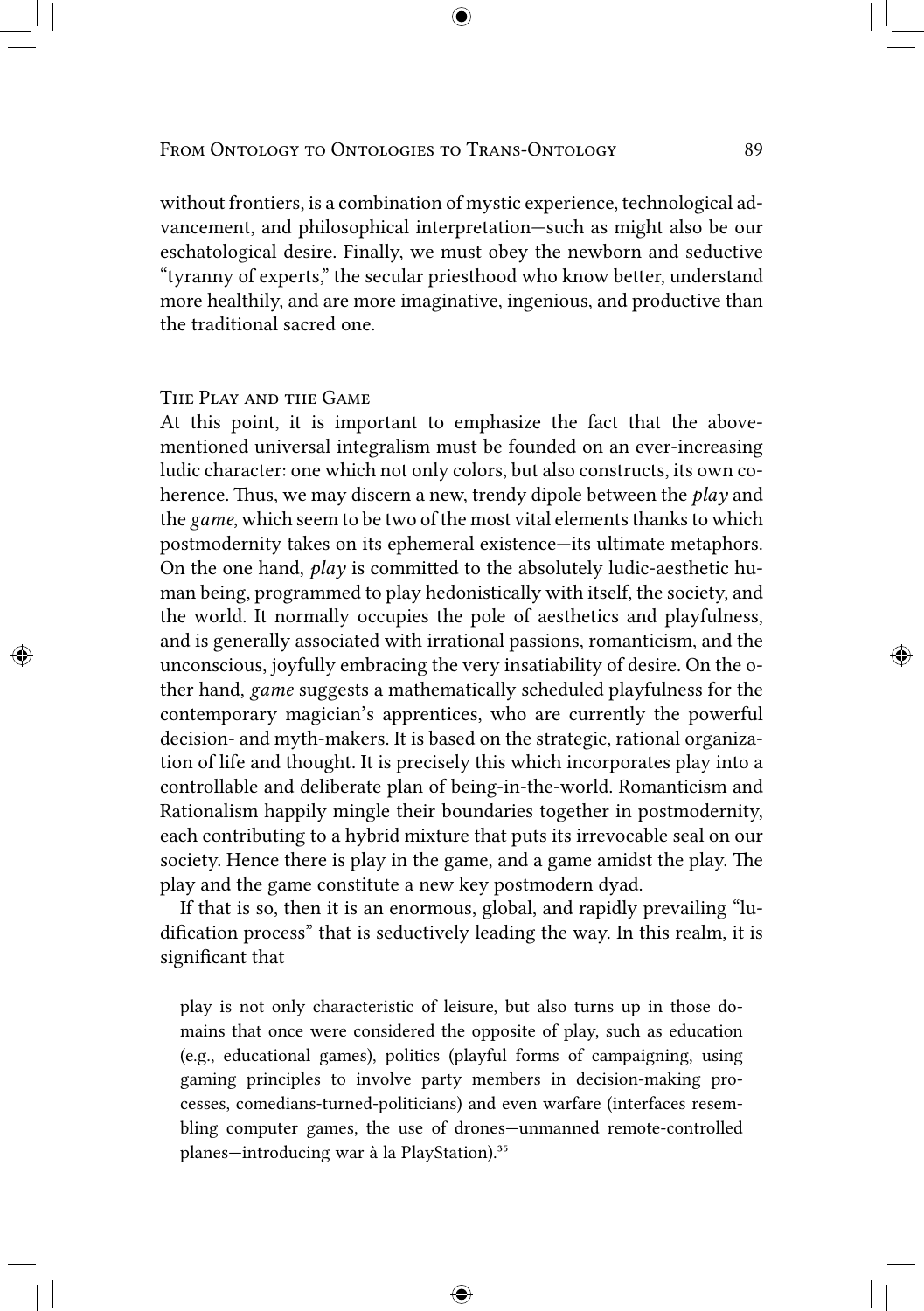Zygmunt Bauman also draws attention to the sovereignty of playfulness, when he argues that "The mark of postmodern adulthood is the willingness to embrace the game wholeheartedly, as children do."<sup>36</sup> In addition, the integralism of such a ludic Trans-Ontology, along with the powerful exchange between play and game, is clearly underlined by Lourens Minnema, who claims that whereas in modern society culture has consisted of many relatively autonomous sub-domains (politics, economics, law, education, science, technology, art), in postmodern society we may observe the unifying element of play, and see the culture "as a game without an overall aim, as play without a transcendent destination but not without the practical necessity of rules agreed upon and of (inter)subjective imagination; as a complex of games each one having its own framework, its own rules, risks, chances, and charms."<sup>37</sup>

Thus, Trans-Ontology may not be constructed anymore by *philosophers* but, conversely,by the calculative rationality of *designers*. Eric Zimmerman, in his recent and fascinating "Manifesto for a Ludic Century," distinguishes between the  $20<sup>th</sup>$  century, as "the century of information," and the  $21<sup>st</sup>$ , as "an era of games and systems" where "information has been put at play." He argues that we already live in a fully "systemic society," in which "there is also a need to be playful," because "being playful is the engine of innovation and creativity." Finally, Zimmerman demands that we think as designers do, for system, play and design are "elements of gaming literacy" which "can address our problems."<sup>38</sup> Multiple forms of trans-literacy will thus entail a felicitously organized and highly productive body of knowledge.

#### **CONCLUSION**

In this short and certainly incomplete attempt to connect up history and ontology in the context of postmodernity, I have tried to discern the two phases, blended together, of postmodern and transhumanist gaming, fo-

35. Joost Raessens, "The Ludification of Culture," in *Rethinking Gamification*, ed. Mathias Fuchs et al. (Lüneburg: meson press, 2014), 94, also available online at http://meson.press/ books/rethinking-gamification.

36. Zygmunt Bauman, *Life in Fragments: Essays in Postmodern Morality* (Oxford, UK: Blackwell, 1995), 99.

37. Lourens Minnema, "Play and (Post)Modern Culture: An Essay on Changes in the Scientific Interest in the Phenomenon of Play," *Cultural Dynamics* 10, no. 1 (1998): 21, doi: 10.1177/092137409801000102.

38. Eric Zimmerman, "Manifesto for a Ludic Century," in *The Gameful World: Approaches, Issues, Applications*, ed. Steffen P. Walz and Sebastian Deterding (Cambridge, MA: MIT Press, 2014), 19–22.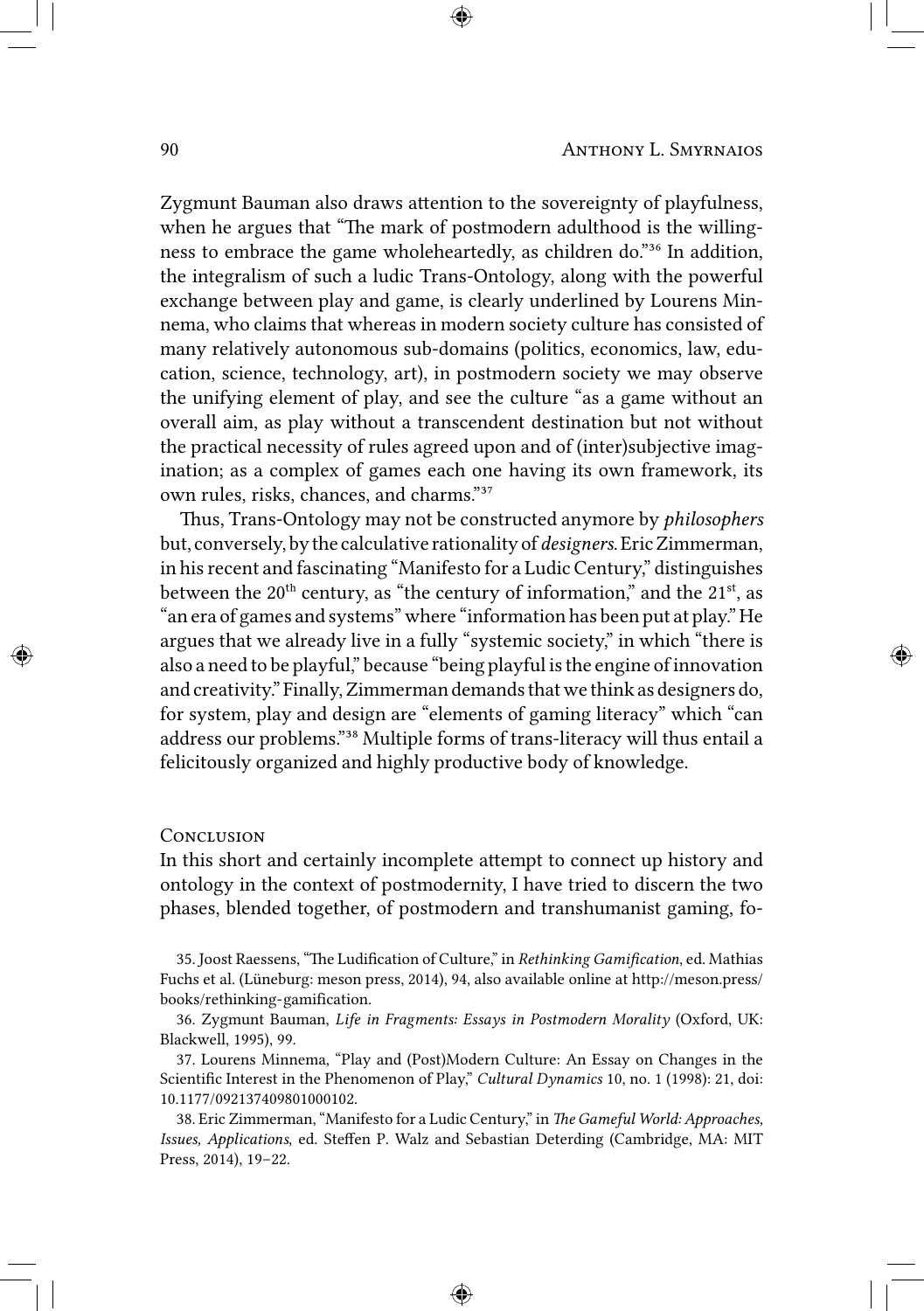cusing on the implications concerning the transition from Ontology to ontologies, and, finally, to Trans-Ontology, this being the eschatological, futuristic realm of Transhumanism. In the context of such a process we now come face to face with a new kind of really belligerent Trans-Theology one which really has no God and no Father, but performs magnificent theurgist, God-like actions that are, moreover, impressively tangible and recognizable by all. If traditional miracles may be considered acts of reassurance of God's presence in the world, then the new transhumanist ones would reassure us of his absence, ultimately serving to guarantee a unique human sovereignty. For all human beings ever need are miracles—in order, if anything, to consolidate their own imaginative power.

Thus, we may consider Transhumanism a reality that dizzyingly brings eschatology right into the present itself. A new, anxiously deterministic, history / historiography of humanity is already engaged in analyzing its countless documents and synthesizing its own triumphant records. Yet it is all the more important that we seek to promote a heightened awareness of the fact that in human history it has been common to speed up technological preparations when a real or supposed danger is impending, as happened during the Cold War period. Thus, given the current revival of an almost global terrorism, it is possible that many devotees of Transhumanism would consider this to furnish the optimum opportunity for accelerating still further its process, precisely as an unbeatable means of defense against that.

Finally, if a recurring challenge within Christianity concerns how we make past events present, then the current challenge may be construed, by contrast, as being about how we are forced to make and accept futuristic events as present—as always conveying "a sort of frisson of the real, a frisson of vertiginous and phony exactitude."<sup>39</sup> It is a new and rather obligatory certainty, in which playfulness might also be conceived as its last *metaphor*. It seems that we are already living in a world of *transition*, yet everything should ultimately be integrated into a *hyper-trans-*reality. This, to be sure, will not be a process of gradual maturing, but rather an impatient rupture in history: a forced outcome which, however, would be propagated as the messianic moment of a "redemption" from modern linear temporality—as with the utopianism of Walter Benjamin's *Jetztzeit*,<sup>40</sup> following the "tiger's leap' not into an amiable future, but rather into chaos.

<sup>39.</sup> Jean Baudrillard, *Simulacra and Simulation*, trans. Sheila Faria Glaser (Ann Arbor: University of Michigan Press, 1994), 28.

<sup>40.</sup> Walter Benjamin, *Illuminations: Essays and Reflections*, trans. Harry Zohn, ed. Hannah Arendt (New York: Schocken Books, 1969), 261.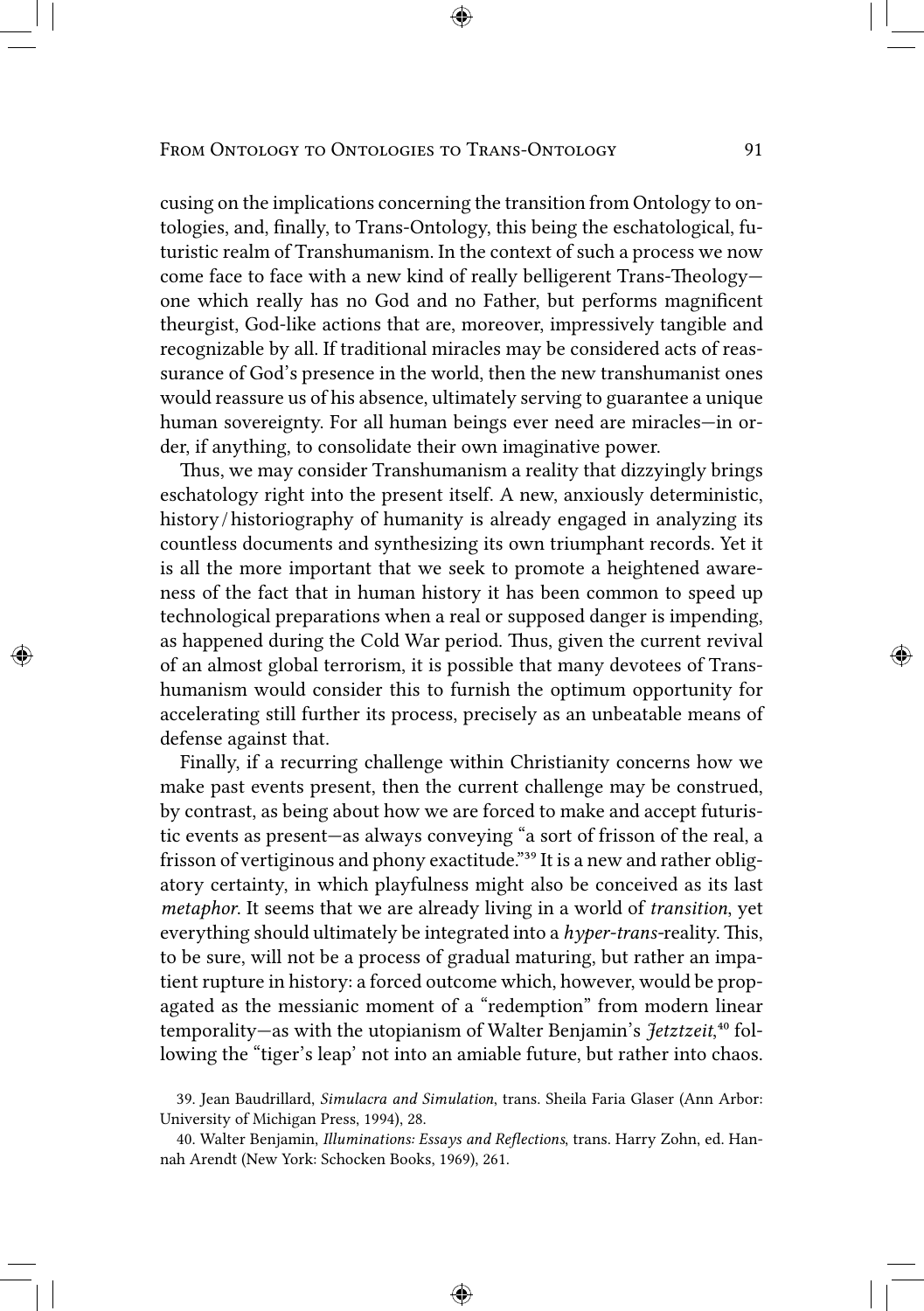#### **BIBLIOGRAPHY**

Albright, Daniel. *Panaesthetics: On the Unity and Diversity of the Arts*. New Haven: Yale University Press, 2014.

Asimov Isaac. *What if*. In *Nightfall and Other Stories*, 191–205. New York: Doubleday, 1969.

- Baudrillard, Jean. *Simulacra and Simulation*. Translated by Sheila Faria Glaser. Ann Arbor: University of Michigan Press, 1994.
- Bauman, Zygmunt. *Life in Fragments: Essays in Postmodern Morality*. Oxford, UK: Blackwell, 1995.
- Benjamin, Walter. *Illuminations: Essays and Reflections*. Translated by Harry Zohn. Edited by Hannah Arendt. New York: Schocken Books, 1969.
- Berman, Marshall. *All That Is Solid Melts into Air: The Experience of Modernity*. New York: Penguin Books, 1988.
- Bostrom, Nick. "Transhumanist Values." *Review of Contemporary Philosophy* 4, no. 1–2 (2005): 87–101.
- Cavafy, Constantine P. *Collected Poems*. Translated by Edmund Keeley and Philip Sherrard. Edited by George Savidis. Princeton: Princeton University Press, 1975.
- Chapman, Roger, and James Ciment, eds. *Culture Wars in America: An Encyclopedia of Issues, Viewpoints, and Voices.* 2<sup>nd</sup> edition. London: Routledge, 2015.
- Cooke, Brett. "Introduction: Deception, Self-Deception and the Other." In *The Fantastic Other: An Interface of Perspectives*, edited by Brett Cooke, George Edgar Slusser, and Jaume Marti-Olivella, ix–xiv. Amsterdam: Rodopi, 1998.
- Fergunson, Niall, eds. *Virtual History: Alternatives and Counterfactuals*. London: Basic Books, 1997.
- Fukuyama, Francis. *Our Posthuman Future: Consequences of the Biotechnology Revolution*. New York: Picador, 2002.
- Fulbrook, Mary. *Historical Theory*. London: Routledge, 2007.
- Gorer, Geoffrey. "The Pornography of Death." *Encounter* 5 (1955): 49–52.
- Illouz, Eva. *Cold Intimacies: The Making of Emotional Capitalism*. Cambridge, UK: Polity Press, 2007.
- Jenkins, Keith. *Refiguring History: New Thoughts on an Old Discipline*. London: Routledge, 2003.
- Kaye, Simon T. "Challenging Certainty: The Utility and History of Counterfactualism." *History and Theory* 49, no. 1 (2010): 38–57. doi:10.1111/j.1468-2303.2010.00527.x.
- Lacan, Jacques. *Écrits: A Selection*. Translated by Alan Sheridan. New York: Norton, 1977.
- Le Goff, Jacques. *History and Memory*. Translated by Steven Rendall and Elisabeth Claman. New York: Columbia University Press, 1992.
- Lorenz, Chris. "Historical Knowledge and Historical Reality: A Plea for 'Internal Realism.' " *History and Theory* 33, no. 3 (1994): 297–327. doi:10.2307/2505476.
- Lowenthal, David. *The Past is a Foreign Country*. Cambridge: Cambridge University Press, 1985.
- Lyotard, Jean-François. *The Postmodern Condition: A Report on Knowledge*. Translated by Geoff Bennington and Brian Massumi. Minneapolis: University of Minnesota Press, 1984.
- McHale, Brian. *Postmodernist Fiction*. New York: Methuen, 1987.
- Minnema, Lourens. "Play and (Post)Modern Culture: An Essay on Changes in the Scientific Interest in the Phenomenon of Play." *Cultural Dynamics* 10, no. 1 (1998): 21–47. doi:10. 1177/092137409801000102.
- Muslow, Alun. *The New History*. London: Pearson, 2003.